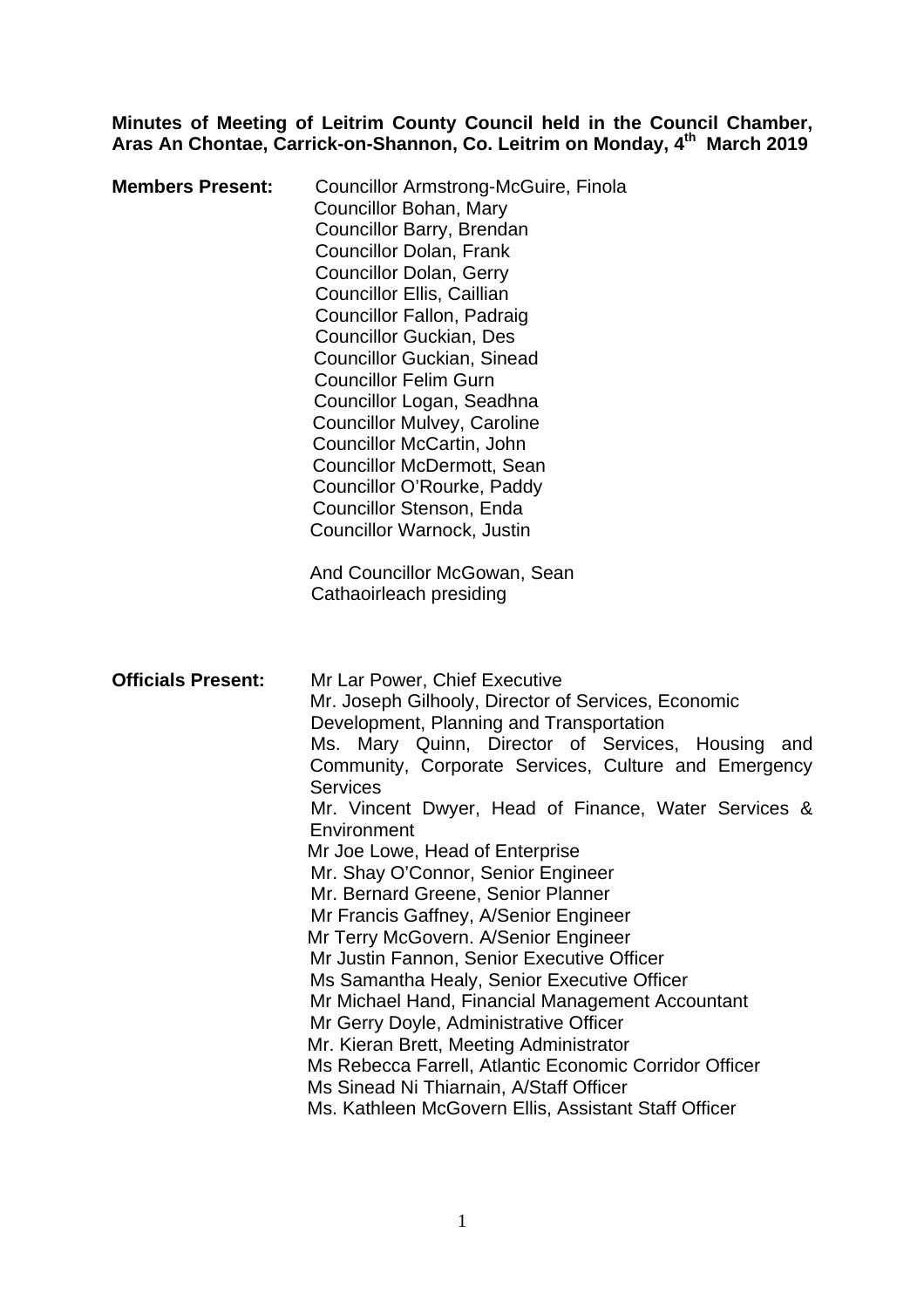# **04/03/2019 Votes of Sympathy**

# **The Members extended a vote of sympathy to the following:**

- The Marist Sisters Community, Mount St Joseph's, Carrick-on-Shannon on the death of Sr Romana McDwyer R.I.P., Sr Maureen Layden R.I.P. and Sr Maria Gratia R.I.P.
- Mrs Maura Stenson & Family, Dublin Road, Carrick-on-Shannon on the death of Jimmy Stenson RIP.
- Eileen & Martin Doonan, Drumkeerin, Foxfield, Ballinamore, Carrick-on-Shannon on the death of Oliver Doonan RIP.
- O' Rourke Family, Drumany, Foxfield, Ballinamore, Carrick-on-Shannon on the death of Patricia O'Rourke RIP.
- Mary & Charlie McGourty & Family, Ballinaglera on the death of Mrs Josie McPartland RIP.
- Neil Faulkner & Seamus Devaney, Manorhamilton on the death of Fran Faulkner RIP.
- Gerard & Dympna Cull, Castlefore, Keshcarrigan, Co Leitrim on the death of Anthony Cull RIP.
- Andy & Kitty Dixon, Naomh Padraig, Drumshanbo, Co Leitrim on the death of Sean Dixon RIP.
- Joe McLoughlin, Drumbullog, Drumcong, Killtubrid, Co Leitrim on the death of Mark McLoughlin RIP.
- Robert Boyle, Tullybawn, Aghacashel, Co Leitrim on the death of Eileen Boyle RIP.

**19/29** 

# **04/03/2019 Deimhniu Miontuairisci**

# **Proposed by Councillor Finola Armstrong seconded by Councillor Enda Stenson and RESOLVED:**

"That the Minutes of Leitrim County Council Meeting held in the Council Chamber, Aras An Chontae, Carrick-on-Shannon, Co Leitrim on Monday, 7<sup>th</sup> January 2019 be adopted".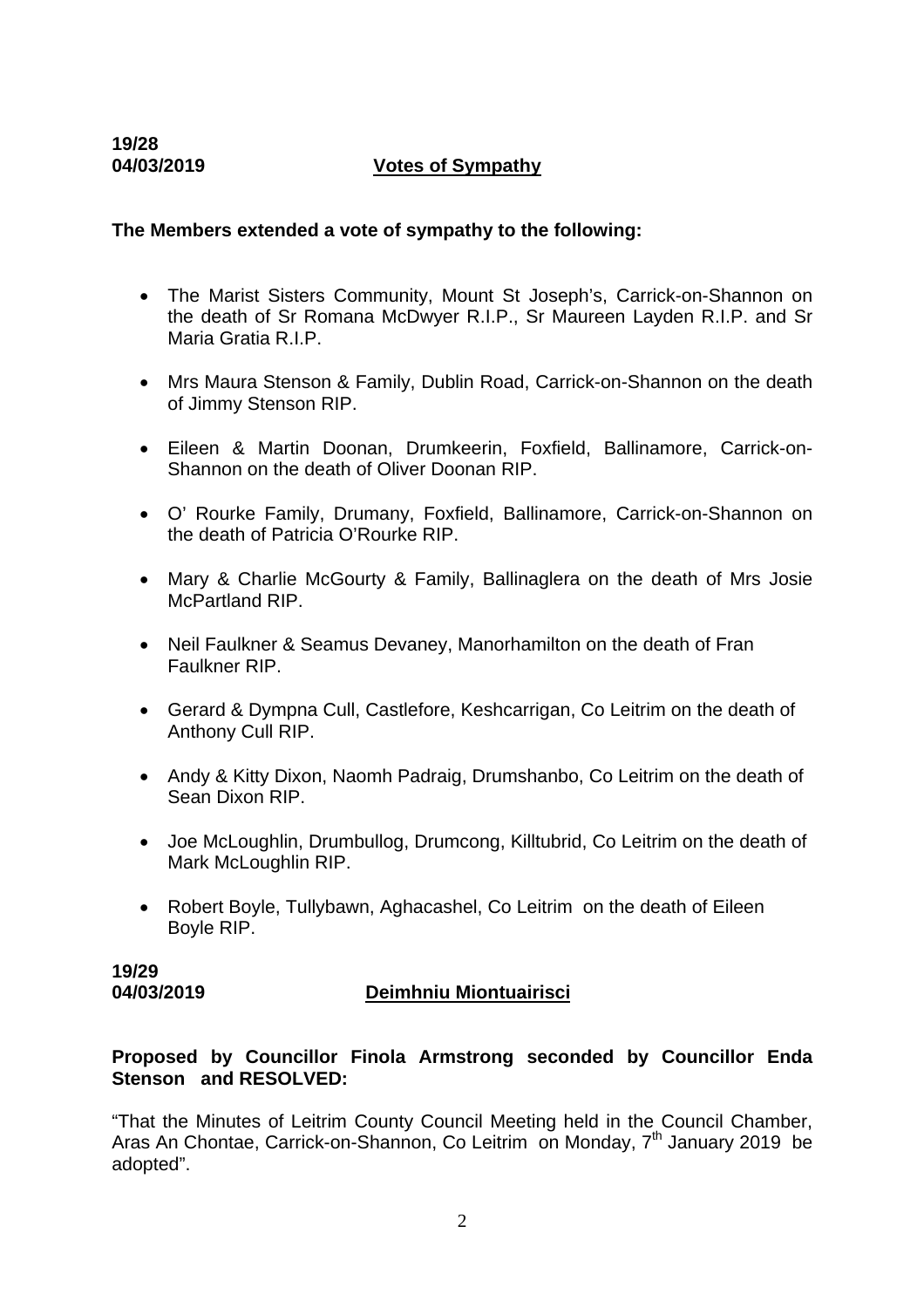Councillor Des Guckian outlined his dissatisfaction with the minutes of the  $7<sup>th</sup>$ January 2019 and noted they lacked details of the discussions that took place.

Ms Mary Quinn, Director of Services, Housing, Corporate, Culture and Emergency Services, stated that the minutes were a record of decisions taken and actions to be taken arising from decisions made at the meeting.

# **19/30 04/03/2019 Annual Service Delivery Plan 2019**

The Draft Annual Service Delivery Plan, 2019 as circulated to the Members appears as **Appendix 1** to the Minutes of this meeting in the Minute Book.

Councillor Padraig Fallon raised the issue on non compliance with private rented inspection and sought an update in relation to unfinished housing developments/taking in charge and he noted that he believed that a workshop was due to be scheduled in 2019 in this regard.

Mr Gilhooly advised that final assessment works are being carried out and Leitrim County Council will be proceeding shortly with taking in charge of estates that don't require any further work.

# **Proposed by Councillor Mary Bohan, seconded by Councillor Enda Stenson and UNANIMOUSLY RESOLVED:**

"That Leitrim County Council's Annual Service Delivery Plan, 2019 be adopted".

# **19/31**

# **04/03/2019 'Connecting Leitrim's Global Community' Leitrim Diaspora Strategy 2019-2023**

The Leitrim Diaspora Strategy 2019-2023 dated  $26<sup>th</sup>$  February 2019 as circulated to the Members appears as **Appendix 2** to the Minutes of this meeting in the Minute Book.

The Cathaoirleach, Councillor Sean McGowan welcomed Ms. Rebecca Farrell to the meeting.

Ms Rebecca Farrell presented a detailed presentation on **'**Connecting Leitrim's Global Community' Leitrim Diaspora Strategy 2019-2023

A copy of the presentation appears as **Appendix 3** to the Minutes of this meeting in the Minute Book.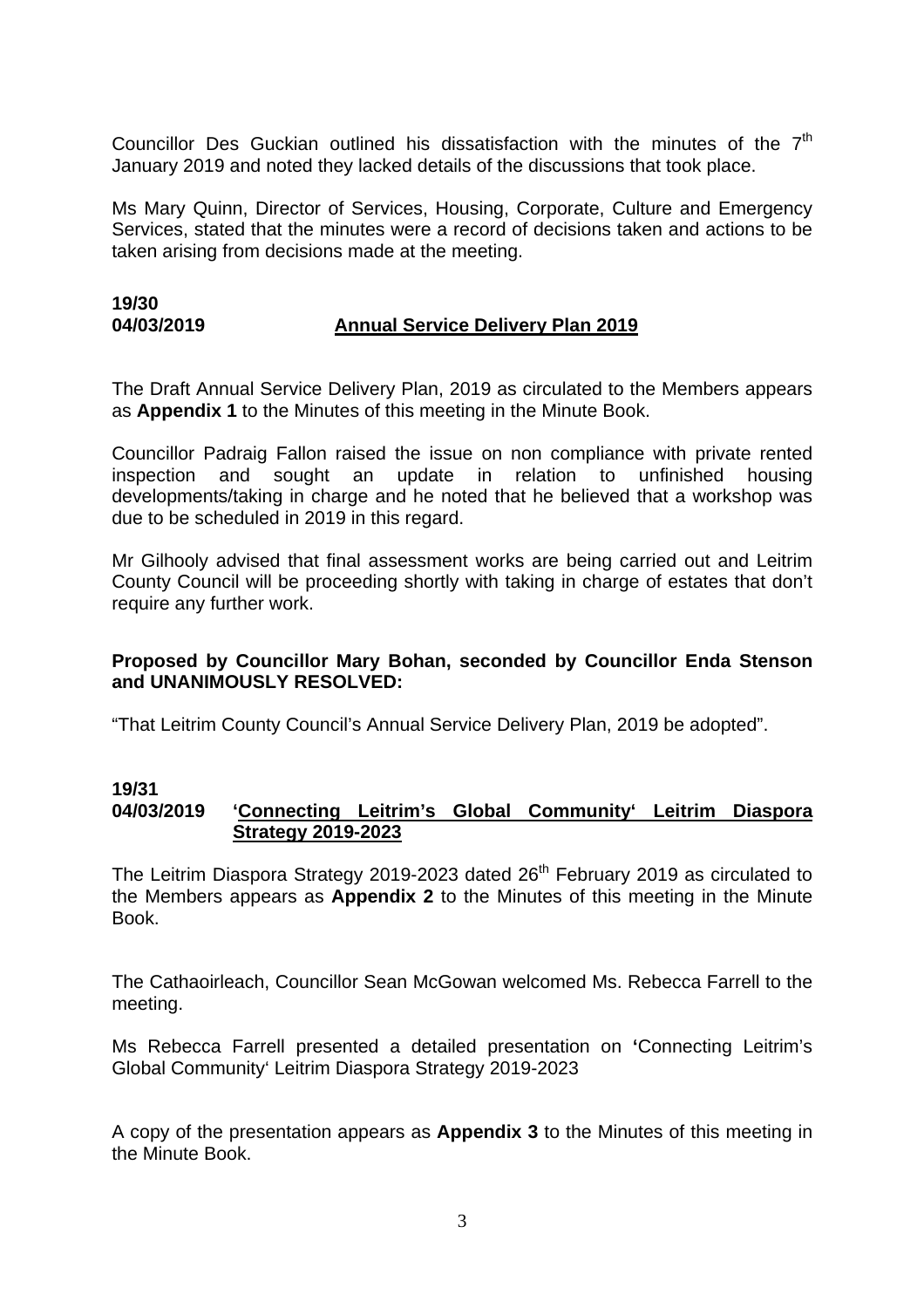The Cathaoirleach, Councillor Sean McGowan and the Members thanked Ms Rebecca Farrell for her presentation and invited any questions/comments from the Members.

Ms Farrell responded to questions and comments from the Members in relation to the following:

- Irish Emigrants coming back to live in Ireland from USA have to undertake their driving tests again in order to obtain an Irish Driving Licence in Ireland. Members agreed that more should be done by the Government to help Irish Emigrants in this regard.
- Members welcomed the Web Based presence in the strategy.
- Development of a "Leitrim Pin".
- Continuation of the Diaspora outreach element of the "Leitrim Equation" initiative.
- Brexit will have an impact on the Strategy and it may be necessary to revise the strategy as a result of the outcome of Brexit
- The number of undocumented Irish people who live in America and cannot return home. This issue needs to be followed up with An Taoiseach.
- Local Authorities who are stakeholders in Knock Ireland West Airport must ensure that Transatlantic Flights come into this airport.
- Development of Guided Tours throughout Leitrim to inform visitors of the History of Leitrim
- Importance of Job creation in the county is essential and every effort must be made to ensure that people who want to return to Leitrim are facilitated.
- Promotion of Leitrim based artists and musicians to Diaspora and links to tours outside Leitrim.

Ms Rebecca Farrell thanked the Members for their observations/comments.

# **Proposed by Councillor Finola Armstrong McGuire seconded by Councillor Enda Stenson and UNANIMOUSLY RESOLVED:**

"That "Connecting Leitrim's Global Community' Leitrim Diaspora Strategy 2019-2023 be approved".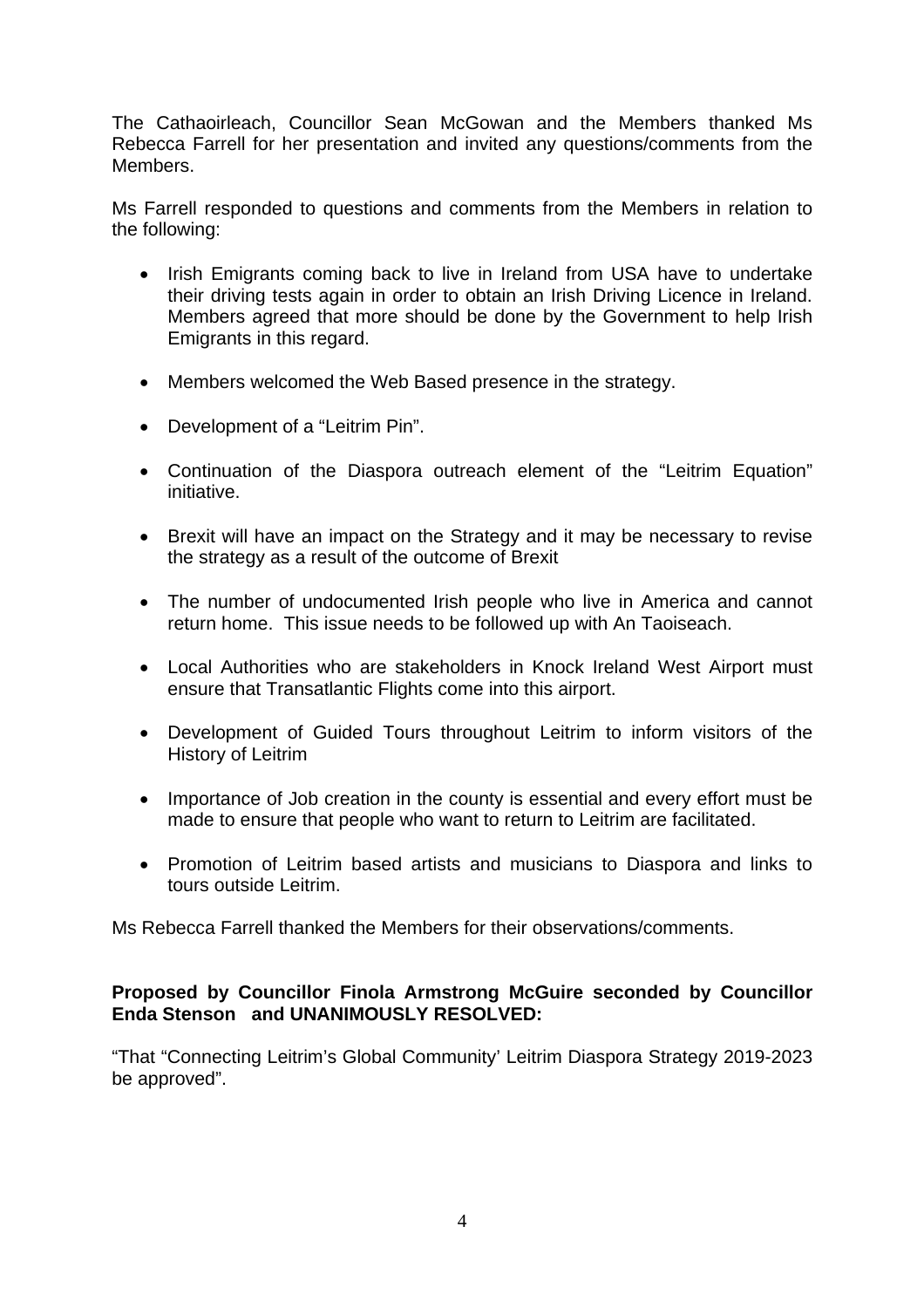# **19/32 04/03/2019 Audit Committee Annual Report 2018**

The Annual Report, 2018 from the Audit Committee to Leitrim County Council, dated 25<sup>th</sup> February, 2019 and submitted in accordance with the provisions of Section 122 of the Local Government Act, 2001, as amended by Section 5 of the Local Government (Business Improvement Districts) Act 2006, as circulated to each Member appears as **Appendix 4** to the Minutes of this Meeting in the Minute Book.

Ms Mary Quinn, Director of Services, Housing, Corporate, Culture and Emergency Services advised that the Audit Committee's report on its consideration of the audited Financial Statement 2017 and Auditor's report was noted at the  $4<sup>th</sup>$ November 2018 Council Meeting.

The report was noted by the Members.

### **19/33 04/03/2019 Annual Report 2018 from Leitrim Joint Policing Committee**

Report dated 28<sup>th</sup> January 2019 from Ms. Mary Quinn, Director of Services, Housing, Corporate, Culture & Emergency Services as circulated to the Members, appears as **Appendix 5** to the Minutes of this meeting in the Minute Book.

Ms Mary Quinn, Director of Services, Housing, Corporate, Culture and Emergency Services advised that a Public meeting of the Joint Policing Committee is scheduled to take place on Monday, 11<sup>th</sup> March 2019 at 7.30 pm in the Bush Hotel, Carrick-on-**Shannon** 

The report was noted by the Members.

# **19/34 04/03/2019 Report on the operation of Litter Pollution Act 1997 in regard to measures taken during 2018 in relation to the prevention and control of litter**

Report from Sinead Ni Thiarnain, A/Staff Officer, Environment dated 26<sup>th</sup> February 2019 in relation to the measures taken during 2018 in regard to the prevention and control of litter as circulated to each Member appears as **Appendix 6** to the Minutes of this Meeting in the Minute Book.

The report was noted by the Members.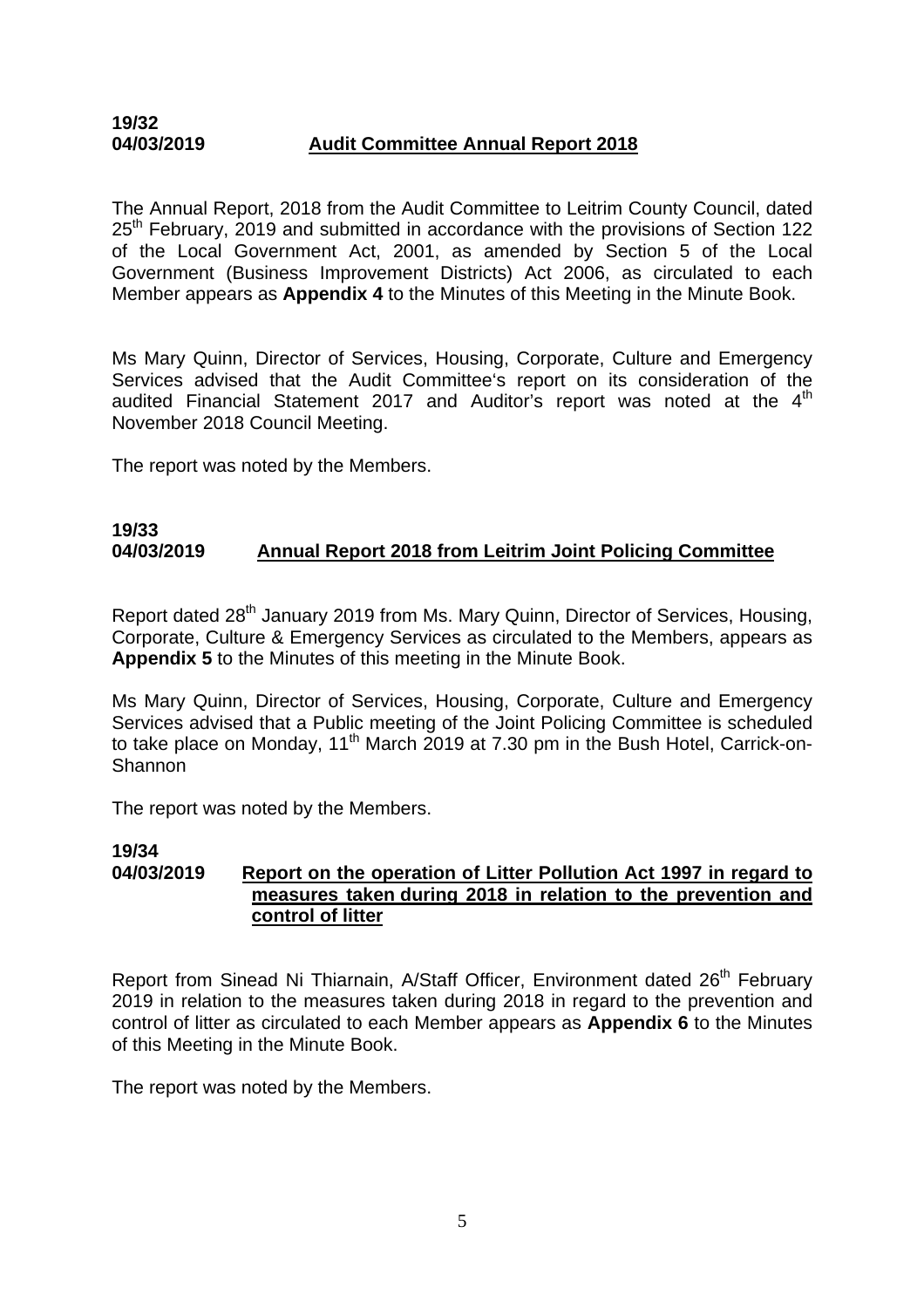# **19/35 04/03/2019 Tourism Grant Scheme 2019**

Report from Sinead McDermott, Tourism Officer dated 26<sup>th</sup> February 2019 in relation to the Tourism Grant Scheme 2019 as circulated to each Member appears as **Appendix 7** to the Minutes of this Meeting in the Minute Book.

# **Proposed by Councillor Enda Stenson seconded by Councillor Gerry Dolan and UNANIMOUSLY RESOLVED:**

"That the Tourism Grant Scheme 2019 be approved".

# **19/36 04/03/2019 Monthly Management Reports by the Chief Executive**

Monthly Management Reports for the period  $1<sup>st</sup>$  December 2018 to  $31<sup>st</sup>$  December 2018 and 1<sup>st</sup> January 2019 to 31<sup>st</sup> January 2019 by Lar Power, Chief Executive, dated 15<sup>th</sup> January 2019 and 18<sup>th</sup> February 2019 respectively, prepared in accordance with Section 136 (2) of the Local Government Act, 2001 as inserted by Section 51 of the Local Government Reform Act, 2014, as circulated to the Members, appears as **Appendix 8** and **Appendix 9** to the Minutes of this meeting in the Minute Book.

The reports were noted by Members.

# **19/37 04/03/2019 Section 138 (1) of the Local Government Act 2001**

Ms Mary Quinn, Director of Services, Housing, Community, Corporate Services, Culture and Emergency Services outlined that there were no commitments to note under this item.

### **19/38 04/03/2019 Corporate Policy Group Report**

Ms Mary Quinn, Director of Services, Housing, Community, Corporate Services, Culture and Emergency Services gave an overview of the items considered by the Corporate Policy Group at their meeting held prior to the Council meeting:

- To consider celebration of 120th anniversary of the first Local Elections.
- Update from Strategic Policy Committee's
- Update from LCDC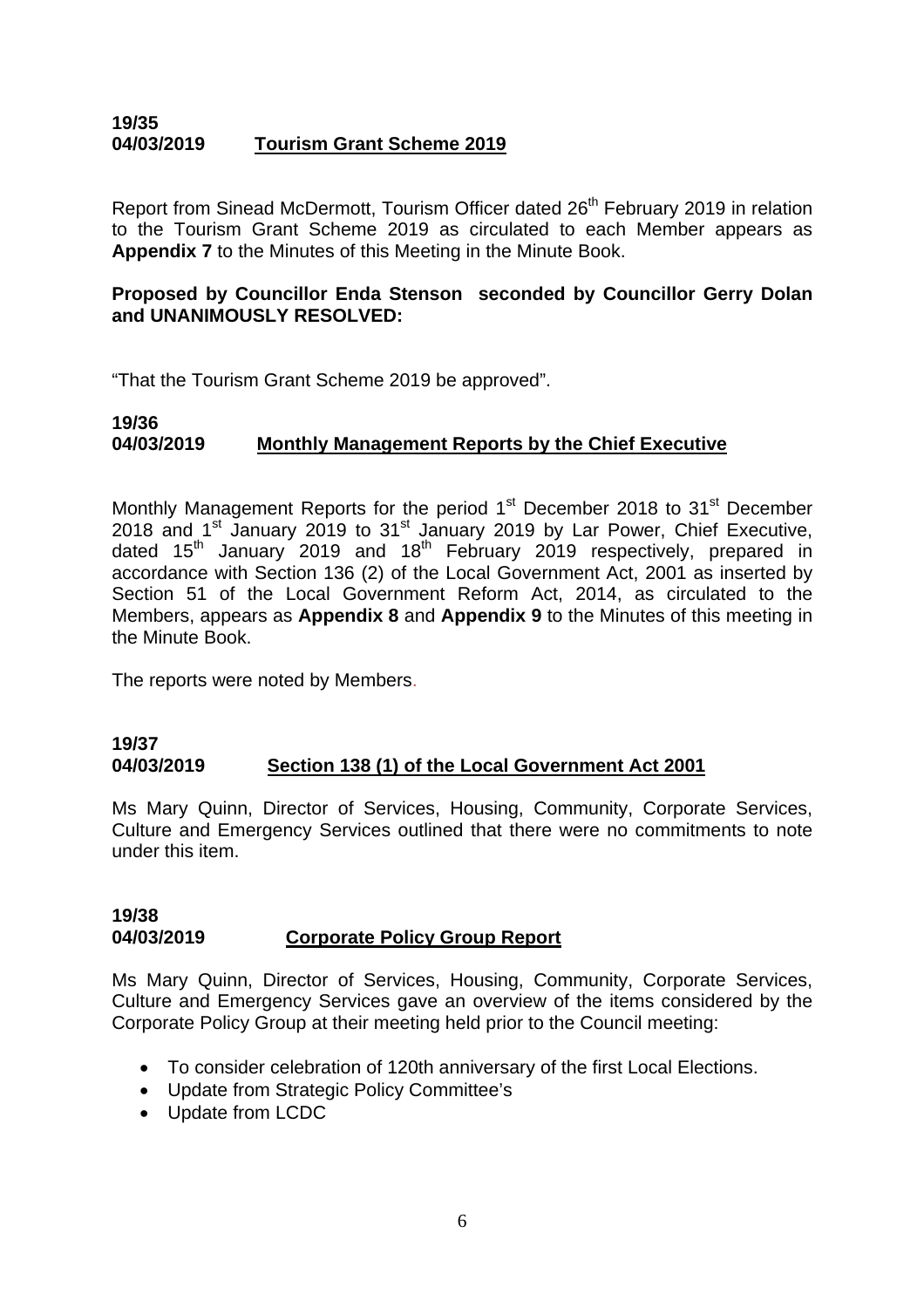# **Housing Policy, Social & Cultural Development Strategic Policy Committee**

Councillor Gerry Dolan, Chairperson, outlined that a meeting of the Housing Policy, Social & Cultural Development Strategic Policy Committee was held on Wednesday, 13<sup>th</sup> February 2019 and the following items were considered:-

- Update on Sports Strategy
- Update on the preparation of the Arts Strategy 2019 -2022
- Update on Housing

# **Economic, Development, Enterprise & Planning Strategic Policy Committee**

Councillor Sean McDermott outlined that an Economic, Development, Enterprise & Planning Strategic Policy Committee meeting took place on Tuesday, 19<sup>th</sup> February 2019 and considered the following items:

- Work Programme 2019
- Tourism Supports Grant Scheme
- Presentation on the Draft Renewable Energy Strategy Review
- PPN Public Consultation on Forestry Activities in County Leitrim
- Leitrim County Council Diaspora Strategy

# **Environmental, Transportation & Infrastructural Policy Strategic Policy Committee**

Councillor Sinead Guckian outlined that an Environmental, Transportation & Infrastructural Strategic Policy Committee meeting took place on Thursday, 28<sup>th</sup> February 2019 and considered the following items:

- Draft Work Programme 2019 and Schedule of Meetings for 2019
- Update on Climate Change Adaptation Plan
- Litter Management Update

Ms. Quinn also outlined that an over-view of items listed on the agenda for the Council meeting was provided and that the attendance of Members at forthcoming Conferences/Seminars was also agreed by the Corporate Policy Group.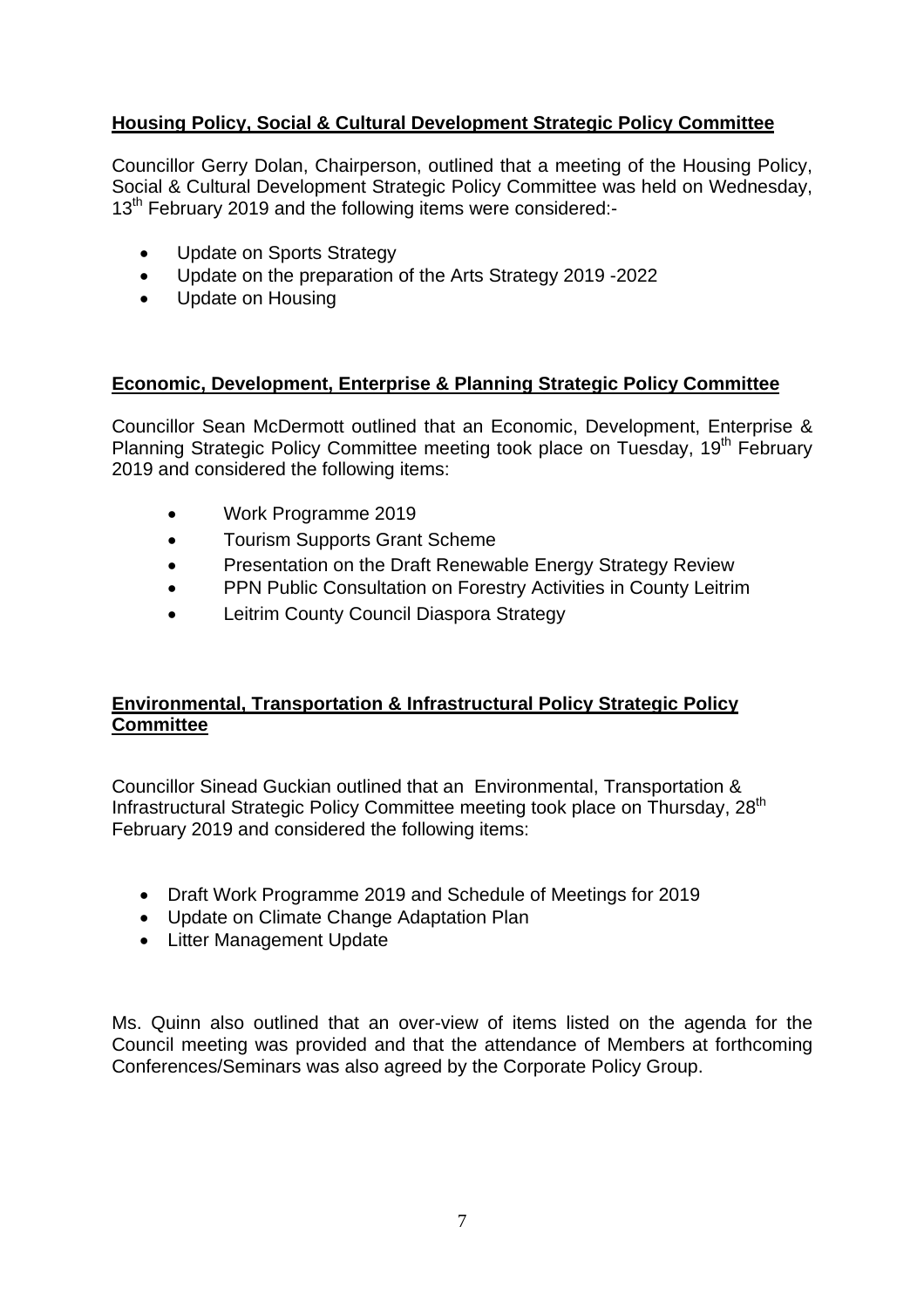# **19/39**

#### **04/03/2019 Conferences/Training**

# **Proposed by Councillor Enda Stenson seconded by Councillor Caillian Ellis AND UNANIMOUSLY RESOLVED:**

"That the attendance of Councillor Sean McGowan, Councillor Frank Dolan, Councillor Finola Armstrong McGuire, Councillor Enda Stenson, Councillor Caillian Ellis, Councillor Paddy O'Rourke, Councillor Padraig Fallon, Councillor Sinead Guckian, Cllr Sean McDermott and Councillor Gerry Dolan at the LAMA 2019 Spring Seminar "Councillors Promotions Through Media" held in the Bush Hotel, Carrick-on-Shannon, Co Leitrim on the  $7<sup>th</sup>$  March to  $8<sup>th</sup>$  March 2019 Sligo be approved".

"That the attendance of Councillor Paddy O'Rourke, Councillor Finola Armstrong McGuire and Councillor Caillian Ellis at the AILG training on "Draft Regional Spatial and Economic Strategies" in the Hudson Bay Hotel. Athlone on the  $17<sup>th</sup>$  January 2019 be retrospectively approved".

"That the attendance of Councillor Sinead Guckian, Councillor Paddy O'Rourke, Councillor Enda Stenson, Councillor Sean McGowan and Councillor Caillian Ellis at the AILG Annual Conference in the Longford Arms Hotel & Spa, Longford on the 21<sup>st</sup> to 22<sup>nd</sup> February 2019 be retrospectively approved".

Councillor Sinead Guckian paid tribute to Local Authority Members Association on hosting their Spring Annual Conference in the Bush Hotel, Carrick-on-Shannon on Thursday, 7th March 2019 and Friday,  $8<sup>th</sup>$  March 2019. She noted this is huge benefit from a social and economic point of view. Councillor Sinead Guckian acknowledged the great work of Councillor Sean McGowan and the Executive of Leitrim County Council in this regard and invited all members to support this conference.

Cathaoirleach, Councillor Sean McGowan invited all Members to attend Leitrim's Health is Wealth Seminar in the Bush Hotel, Carrick-on-Shannon, Co Leitrim on Wednesday, 27<sup>th</sup> March 2019.

# **19/40**

# **04/03/2019 Meeting Correspondence**

1. Resolution dated 29<sup>th</sup> November 2018 from Laois County Council requesting funding from the Department of Justice & Equality to facilitate the operational expenses of the County Morgue and Coroner.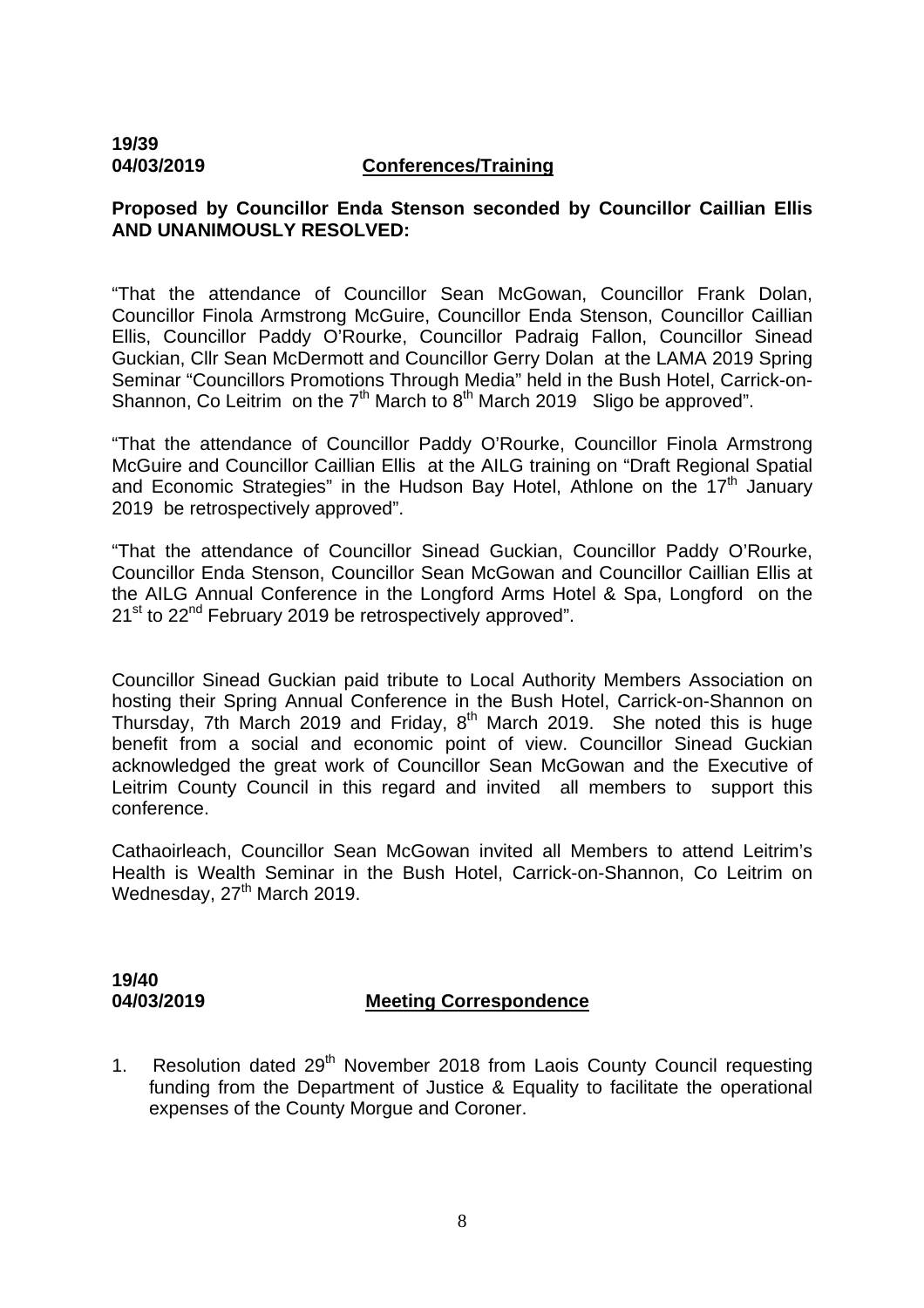- 2. Letter received 7<sup>th</sup> February 2019 from the HSE Office of the General Manager Services for Older Persons in relation to Resolution passed by Leitrim County Council regarding Home Care Support in County Leitrim.
- 3. Letter received  $24<sup>th</sup>$  January 2019 from the Office of the Minister for Rural and Community Development in relation to Resolution passed by Leitrim County Council requesting a meeting in regard to Local Improvement Scheme funding.
- $3(a)$  Letter received 24<sup>th</sup> January 2019 from the Office of the Minister for Rural and Community Development in relation to the Local Improvement Scheme in County Leitrim.
- 4. Letter received 22<sup>nd</sup> January 2019 from the Office of the Minister for Housing, Planning and Local Government in relation to Resolution passed by Leitrim County Council regarding the Local Government (Water Pollution) (Amendment) Bill 2018.
- 5. Letter received 28<sup>th</sup> January 2019 from the Office of the Minister for Health in relation to Resolution passed by Leitrim County Council regarding Cervical Check.

Councillor Des Guckian noted the reply received and said that this should always have been policy.

- 6. Acknowledgement received 11<sup>th</sup> February 2019 from the Office of the Minister for Health in regard to Resolution passed by Leitrim County Council concerning the Long Term Illness Scheme.
- $6(a)$  Letter received 19<sup>th</sup> February 2019 from the Office of the Minister for Health in relation to Long Term Illness Scheme.
- 7. Letter of acknowledgement received  $12<sup>th</sup>$  February 2019 from the Office of the Minister for Justice and Equality in response to Resolution passed by Leitrim County Council concerning Criminal Repeat Offenders.
- 8. Letter received  $13<sup>th</sup>$  February 2019 from the Minister for Communications, Climate Action & Environment regarding the National Broadband Plan.
- 8(a) Letter received 19<sup>th</sup> February 2019 from the Office of the Minister for Communications, Climate Action & Environment, regarding the provision of high speed broadband to the Drumkeeran area.
- 9. Letter received  $15<sup>th</sup>$  February 2019 from the Office of the Minister for Housing, Planning & Local Government acknowledging receipt of Resolution passed by Leitrim County Council in relation to the Register of Electors.

 Councillor Sinead Guckian proposed that a submission be made on behalf of the Elected Members of Leitrim County Council in regard to the proposed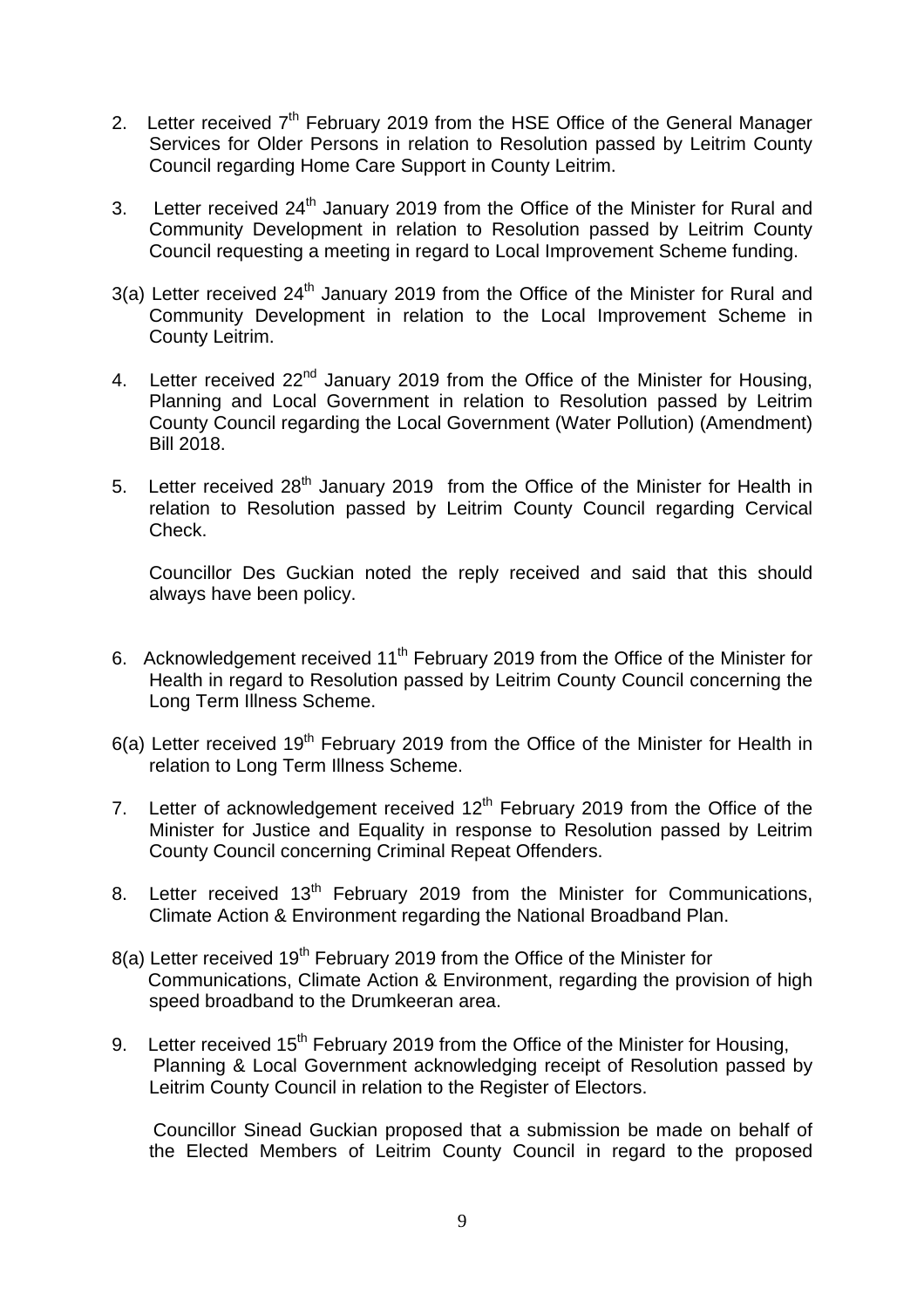modernisation of the electoral register. Councillor Sean McGowan and Councillor Enda Stenson supported this.

- 10. Letter of acknowledgement received  $28<sup>th</sup>$  February 2019 from the Office of the Minister for Agriculture, Food and the Marine in response to Resolution passed by Leitrim County Council regarding the Genomics Scheme.
- 11. Letter received 28<sup>th</sup> February 2019 from the Office of the Minister for Transport, Tourism and Sport in regard to Resolution passed by Leitrim County Council on making roads safer for all road users.
- 12. Letter received from National HSE Office for Suicide Prevention in response to Resolution passed by Leitrim County Council requesting information on current practices and policies with regard to regional Suicide Prevention Groups as opposed to National Groups.

Councillor Padraig Fallon expressed his disappointment with the reply received in this regard and proposed that a further letter issue to the HSE requesting information on Regional Groups.

# **Other Items discussed under Meeting Correspondence**

# **St Patrick's Hospital**

Councillor Enda Stenson noted that no reply has been received to date from the HSE in regard to St Patrick's Hospital.

Councillor Finola Armstrong McGuire stated that at the HSE Regional Forum Meeting Members were advised that the HSE was proceeding to purchase a site in Carrick-on-Shannon for a new Hospital.

Councillor Stenson expressed his disappointment that the HSE did not reply to Leitrim County Council in this regard.

# **Community Funding Workshops**

Mr Joseph Gilhooly, Director of Services, Economic Development, Planning and Transportation advised that Information event on funding for community groups will take place on Wednesday  $13<sup>th</sup>$  March 2019 at 7.00 p.m in the Bee Park Community Centre, Manorhamilton, Co. Leitrim and Wednesday 20<sup>th</sup> March, 2019 at 7.00 p.m in the Bush Hotel, Carrick-on-Shannon, Co. Leitrim. Leitrim County Council and Leitrim Development Company will present information on grants available from the Department of Rural and Community Development (Community Enhancement Programme, CLAR, Town & Village, Outdoor Recreation Infrastructure Scheme, Rural Regeneration Development Scheme) and LEADER.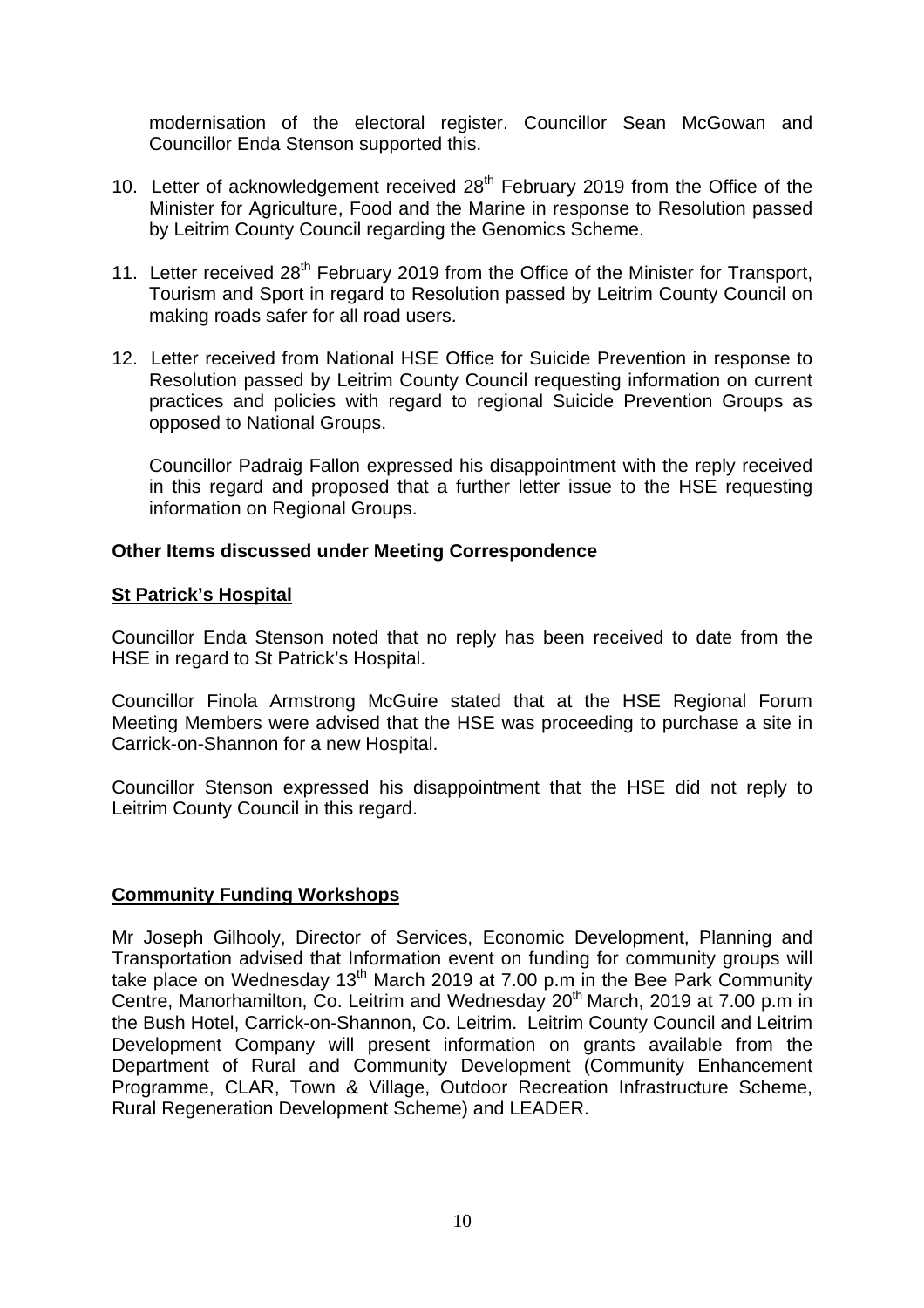# **19/41**

# **04/03/2019 Vote of Congratulations**

The Members unanimously extended a vote of congratulations to the following:-

• Leitrim County Football Team on being promoted to Division 3.

# **19/42 04/03/2019 Presentation by North West STOP**

The Cathaoirleach, Councillor Sean McGowan welcomed Mr Tom Reilly, North West STOP to the meeting.

Mr Tom Reilly gave a presentation to the members which addressed the following:

- A brief history of North West STOP
- Details of their location, the facilities available to their counsellors and the geographical area in which they provide support.
- The aim and purpose of North West STOP
- Their experience and compassion in providing support to individuals that need their services
- The need for adequate funding to enable North West STOP to provide their clients with appropriate support, commitment and compassion
- Acknowledgment of the voluntary fund raising carried out by groups, individuals, clubs, organisations and agencies on behalf of North West STOP
- Sought the support of the Elected Members of Leitrim County Council to ask their TD's and Senators to source appropriate funding for North West STOP at National level.

The Cathaoirleach, Councillor Sean McGowan thanked Mr Tom Reilly for his presentation and invited any questions/comments from the Members.

The following items were raised:-

- Members noted there is no follow-up for patients after receiving treatment from HSE
- Members paid tribute to the North West STOP and all the Volunteers for the excellent service they provide 24/7
- Alcohol abuse and associated mental health problems are serious issues in this county and it needs to be addressed.
- Members agreed that funding should be secured nationally for this service.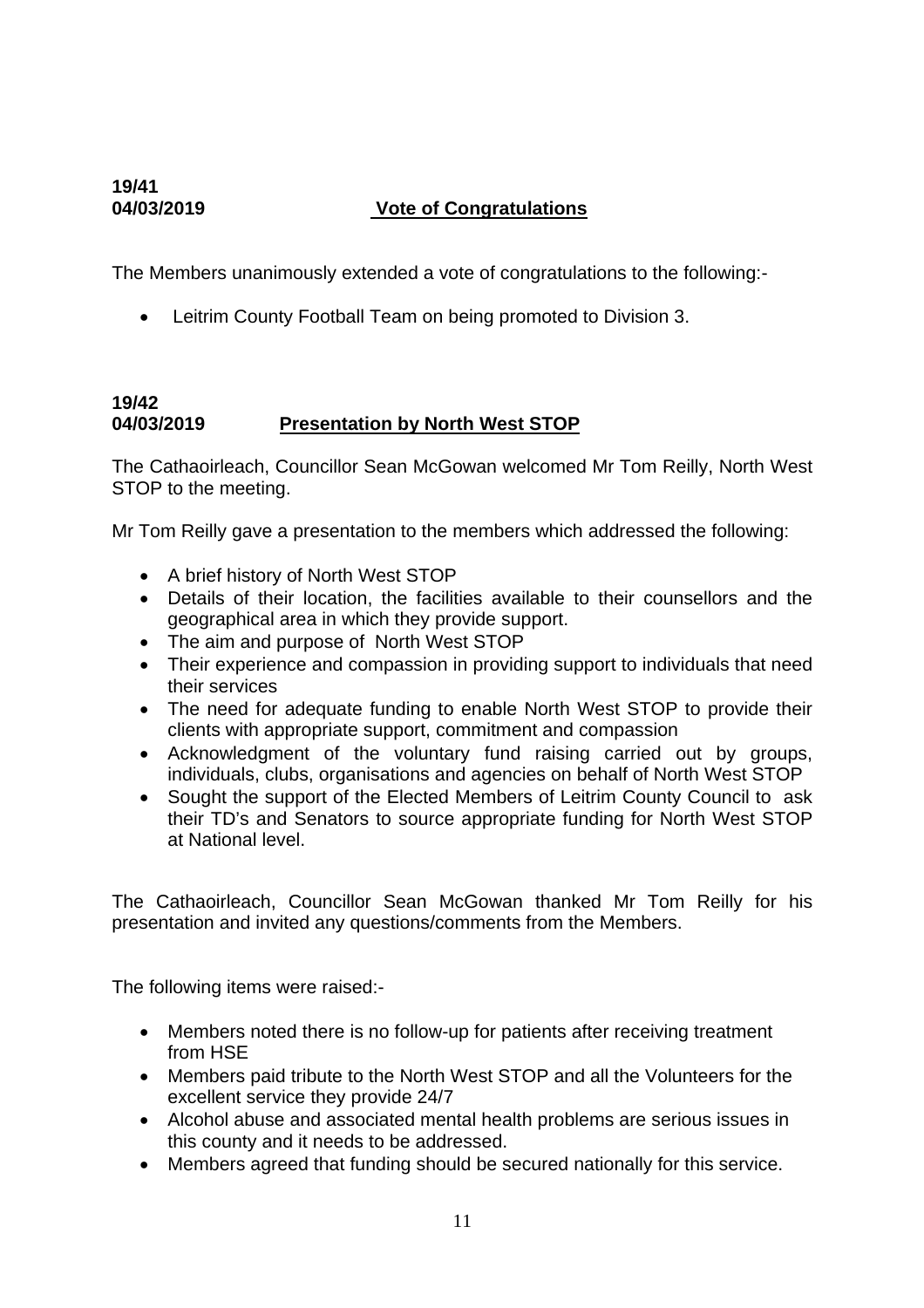All members supported the call for national funding to be secured for North West STOP.

### **19/43 04/03/2019 Presentation by Comhairle na nOg**

The Cathaoirleach, Councillor Sean McGowan welcomed Scott Ferns, Katie O'Rourke, Kamsi Adiqwe, Deimante Krasauskaite, Grainne Reynolds, Ava Murray, Aimee Burns, Shannon Owen, Roisin McManus, Andrew Fitzpatrick, Jason Duncan on behalf of the Comhairle na nOg to the meeting. The Cathaoirleach also welcomed Fiona Taylor, Co-Ordinator of Comhairle na nOg, Pat Forde, Director of North Connaught Youth Services and Donal Scully, Chairperson of the North Connacht Youth Services to the meeting.

A copy of the presentation appears as **Appendix 10** to the Minutes of this meeting in the Minute Book.

The Cathaoirleach, Councillor Sean McGowan and the Members unanimously paid tribute to the students and their mentors. Cllr Sean McGowan said it is a testament to these young people that they will continue to work on this project in 2019 ensuring that this issue will be highlighted in schools and sports clubs all over Ireland. Colin Regan, the GAA Community & Health Manager, has agreed to discuss how this video could be shown to GAA clubs throughout Ireland. Minister for Education, Joe McHugh met with a delegation last week and committed to looking at how this video could be put on the school curriculum.

Apologies were received from Rosie and Joe Dolan who were unavailable to attend the event and they expressed their deep gratitude to the Comhairle na nOg for listening to their story.

Councillor Sinead Guckian proposed that the Corporate Policy Group put in place a frequent reporting mechanism between Comhairle na nOg, and Leitrim County Council, which would both strengthen and support Comhairle na nOg.

Councillor Mary Bohan supported this.

# **Notices of Motions**

*19/44* 

# *04/03/2019 Waste Water Treatment Plants*

# *To consider the following Notice of Motion submitted by Councillor Des Guckian;*

"That we, the elected representatives, challenge the Executive Officials and the Water Department of Leitrim County Council to give us an undertaking, and proof, that they are applying the same zero emissions standards to all wastewater sewage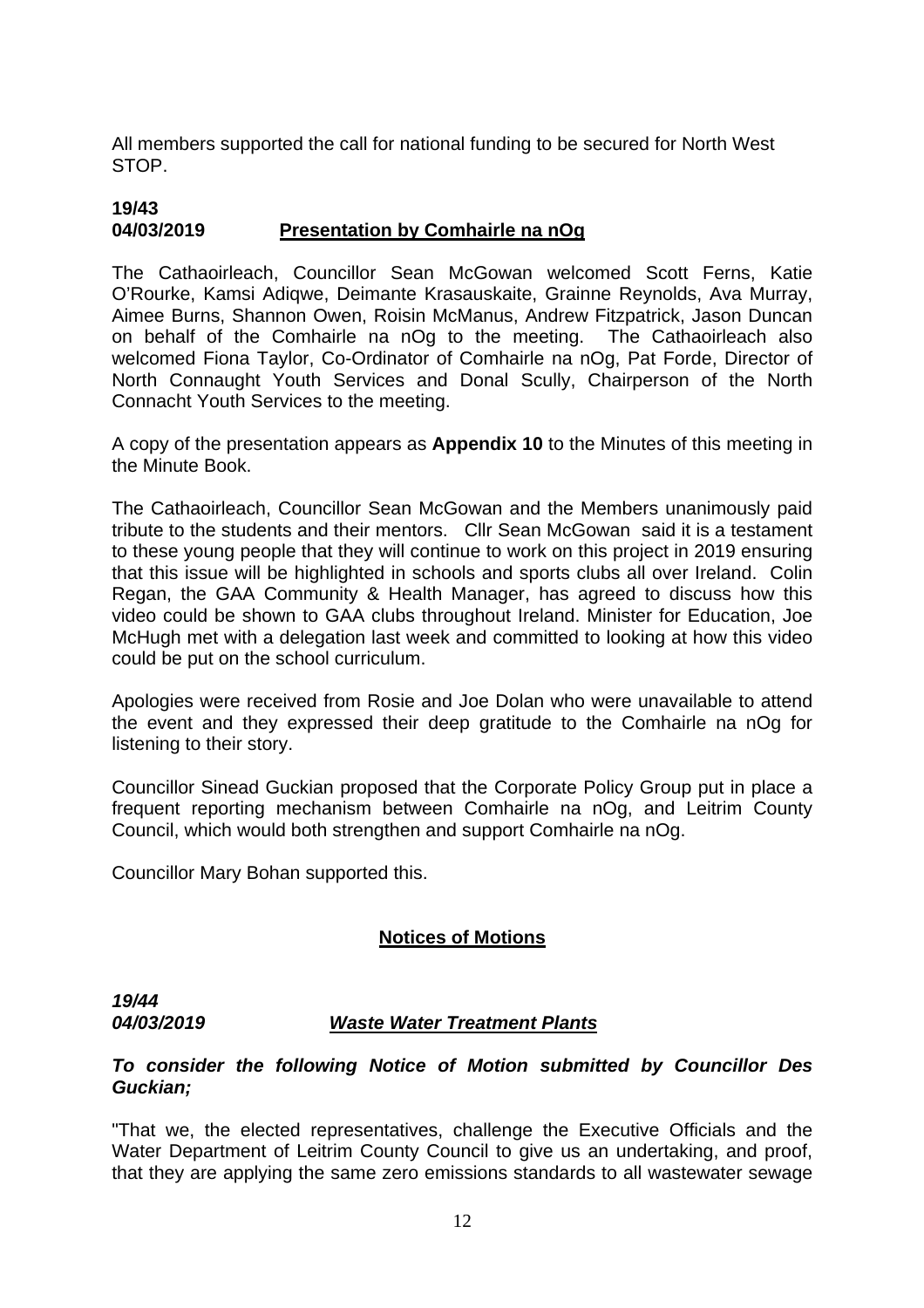plants under their control as are being put forward, by them, for inclusion in the Pilot Scheme for septic tanks in our rural areas. A list of all plants in Co Leitrim and how they are performing should be made available to all Cllrs."

# *Report by Head of Finance & Water Services*

"For all the larger plants the licenses have transferred to Irish Water under the Water Services Act 2013. The discharge limits are set by the EPA in the licence and are based on the assimilative capacity of the receiving waters in compliance with the Surface Water Regulations and the Water Framework Directive.

The EPA monitor compliance of all licences and information on performance of all Licensed Waste Water Treatment Plants is available on the EPA website.

In relation to waste water stand alone infrastructure under the control of Leitrim County Council the same standards in regard to the implementation of surface water regulations and environmental protection are applicable. In regard to the performance of these systems due to the demand and the passage of time, the council are currently in the process of determining requirements and an upgrade programme. The design of any remedial works required will be in accordance with the same surface water regulations and environmental protection requirements applicable to any other large stand alone treatment systems."

Councillor Des Guckian expressed his disappointment with the reply received, and proposed that all waste water infrastructure be put into good working order.

Mr Vincent Dwyer, Head of Finance advised Cllr Des Guckian that waste water infrastructure plants and licenses were transferred to the Irish Water in early 2014. The discharge limits are set out by the EPA in the licence.

# *19/45 04/03/2019 Local Improvement Scheme*

Cathaoirleach, Councillor Sean McGowan proposed that Motion No 16 in the name of Councillor Padraig Fallon and Motion No 17 in the name of Councillor Paddy O'Rourke would be taken concurrently as they all relate to the Local Improvement Scheme. This was agreed by the Members.

## *To consider the following Notice of Motion submitted by Councillor Padraig Fallon;*

"I propose the immediate re-opening of the Local Improvement Scheme by Leitrim County Council and that the existing 37 applications retained, held by this Local Authority are added."

# *Report by Director of Services for Economic Development, Planning, Environment and Transportation.*

"Taking into account the progress being made through allocations of funding by the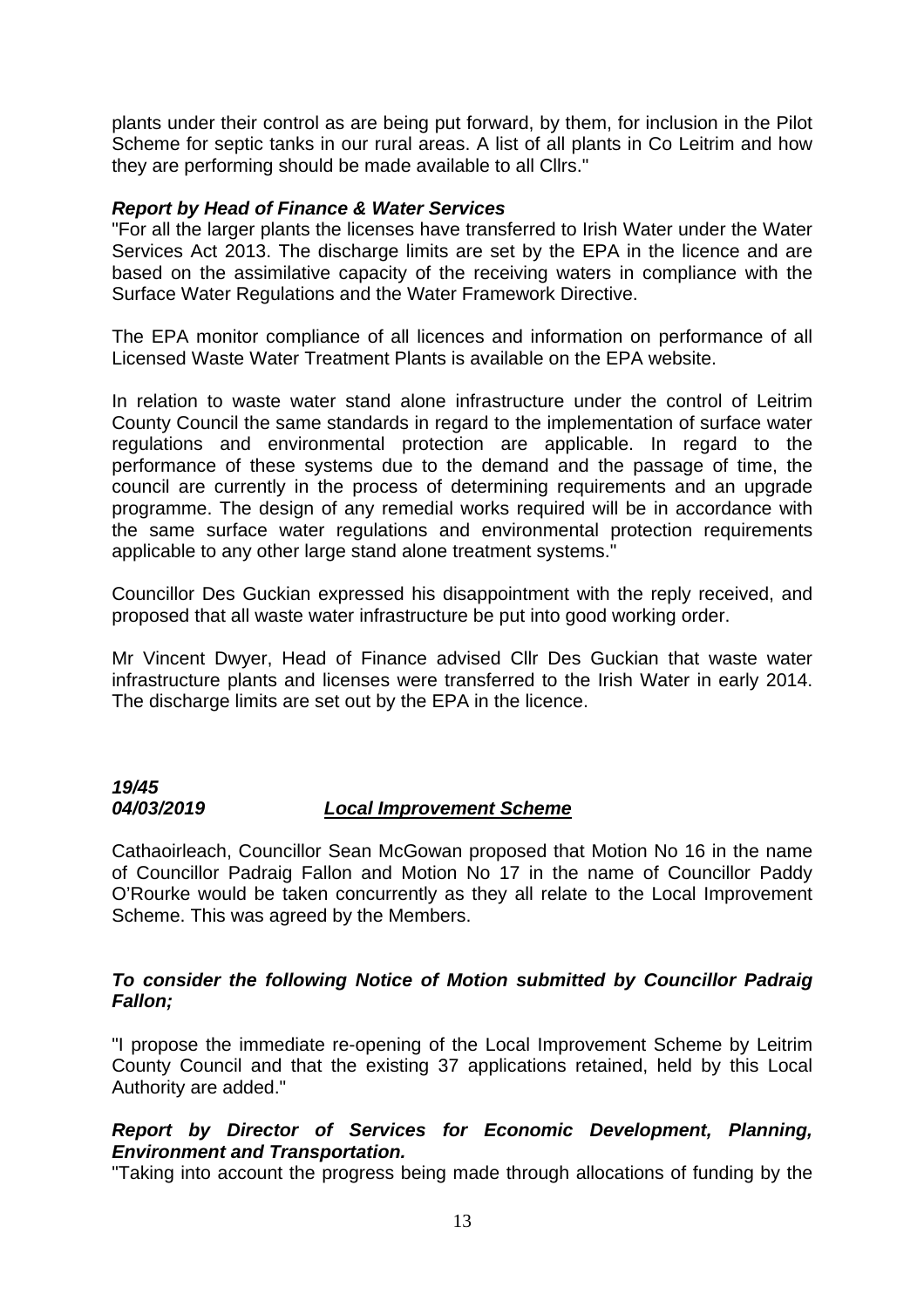Department of Rural and Community Development (DRCD) in regard to the current Local Improvement Scheme waiting list the reopening of the scheme to new applicants could be considered. However, the DRCD circulars in regard to the scheme are clear on the need for the operation of the scheme to be in accordance with the existing memorandum for the payment of these grants to the Council. In this regard, the Council is required to ensure as far as practicable that priority is given to projects most requiring attention in the county as a whole taking into account a number of determining factors and not discriminating unduly in favour of the date of the application. Therefore, it is proposed that the matter of preparation of a prioritisation criteria and scoring scheme for new applications will be referred to the SPC for consideration and recommendation along with the matter of applications received subsequent to the ceasing of funding to the LIS from the Department of Transport."

# *To consider the following Notice of Motion submitted by Councillor Paddy O'Rourke;*

"I propose that this council reopen the Local Improvement Scheme and deal appropriately with the number of applications already submitted whilst the scheme was supposedly closed, given the money provided this year and an indication that more may be forthcoming provided we move to spend the first allocation early in the year."

# *Report by Director of Services for Economic Development, Planning, Environment and Transportation.*

"Taking into account the progress being made through allocations of funding by the Department of Rural and Community Development (DRCD) in regard to the current Local Improvement Scheme waiting list the reopening of the scheme to new applicants could be considered. However, the DRCD circulars in regard to the scheme are clear on the need for the operation of the scheme to be in accordance with the existing memorandum for the payment of these grants to the Council. In this regard, the Council is required to ensure as far as practicable that priority is given to projects most requiring attention in the county as a whole taking into account a number of determining factors and not discriminating unduly in favour of the date of the application. Therefore, it is proposed that the matter of preparation of a prioritisation criteria and scoring scheme for new applications will be referred to the SPC for consideration and recommendation along with the matter of applications received subsequent to the ceasing of funding to the LIS from the Department of Transport."

Councillor Padraig Fallon noted that he put a motion down previously in this regard and he proposed that the Local Improvement Scheme be opened immediately as he believes applicants do not have any false expectations of when the work will start, and are aware that when funding becomes available their applications will be looked at.

Councillor Padraig Fallon outlined the reply received and proposed that a prioritisation criteria and scoring scheme for new applications be brought back before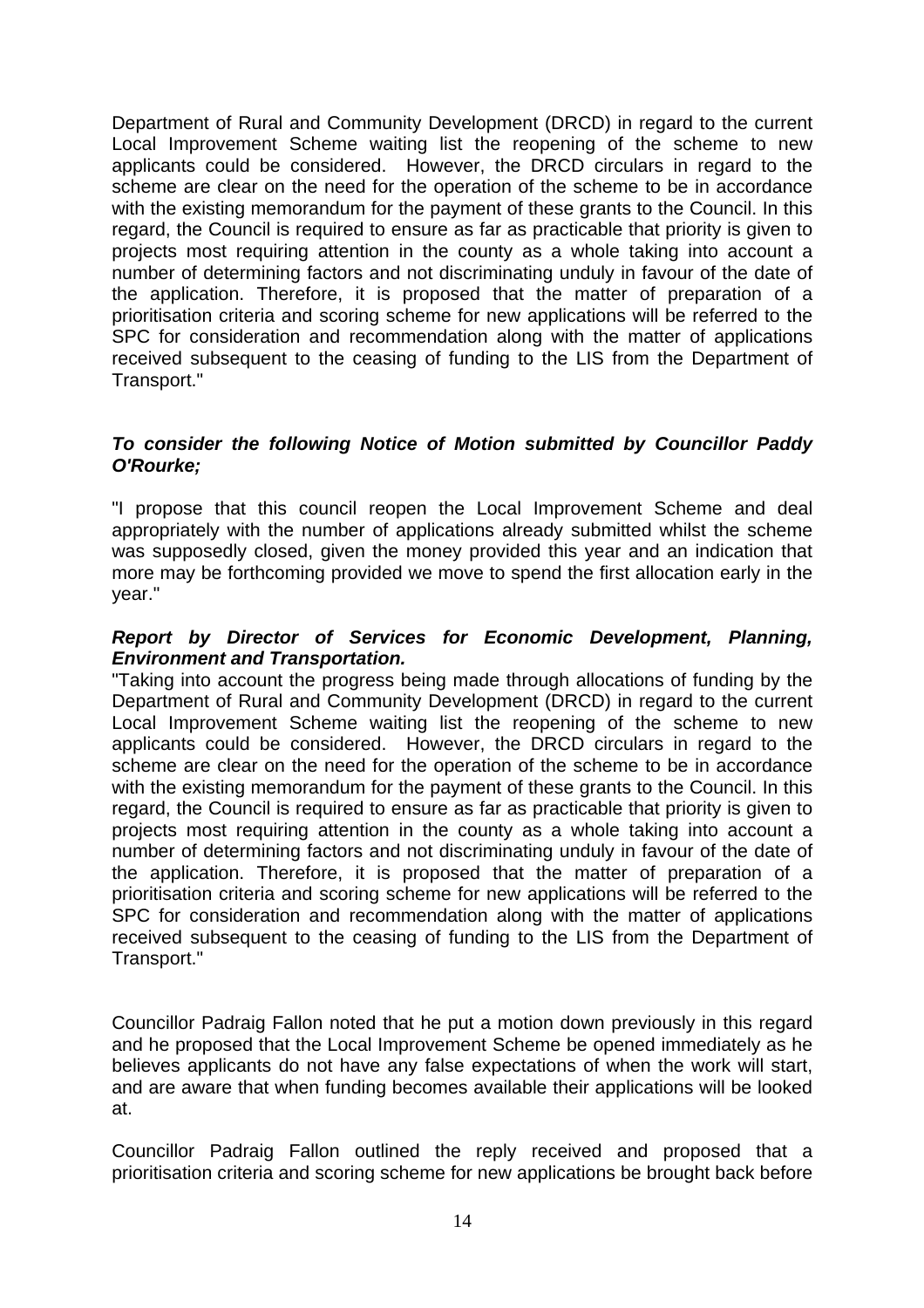the full Council for consideration and adoption.

Councillor Mary Bohan moved Councillor Paddy O'Rourke's motion as he had to leave the meeting.

Councillor Mary Bohan outlined that the Scheme was closed in 2010 and this decision was not taken lightly. Councillor Bohan acknowledged that some funding has been forthcoming but she is very disappointed that no funding in this regard has come from Minister Ross's Department.

Councillor Des Guckian proposed that Local Government funding should be sought in this regard.

Councillor Seadhna Logan supported the motions and said that this vindicates Sinn Fein's position on this issue from the January meeting and proposed that all applicants should be included on the list.

Councillor Brendan Barry welcomed the funding received from Minister Ring's Department and he hoped funding would be matched from Minister Ross's Department and he proposed that extra outdoor staff should be recruited to complete the work.

Cathaoirleach, Councillor Sean McGowan also welcomed the funding received in this regard.

Mr Joseph Gilhooly, Director of Services, Economic Development, Planning and Transportation advised that further funding has been notified to the Local Authority in regard to the Local Improvement scheme.

Councillor Mary Bohan proposed that a copy of the criteria for assessment of Local Improvement Scheme applications be forwarded to each Member.

It was agreed by all members, that the LIS scheme would be presented to the SPC for consideration and it would subsequently be brought to a plenary meeting of the Council for approval.

*19/46* 

# *04/03/2019 Public Nursing Service*

# *To consider the following Notice of Motion submitted by Councillor Mary Bohan;*

"I propose that Leitrim County Council call on the HSE to act immediately on the following issues:

- 1. To provide full time public nursing hours in the Drumkeerin area as this service has been reduced in the past year.
- 2. That the HSE and the Department of Health as a matter of urgency increase the provision of home help hours."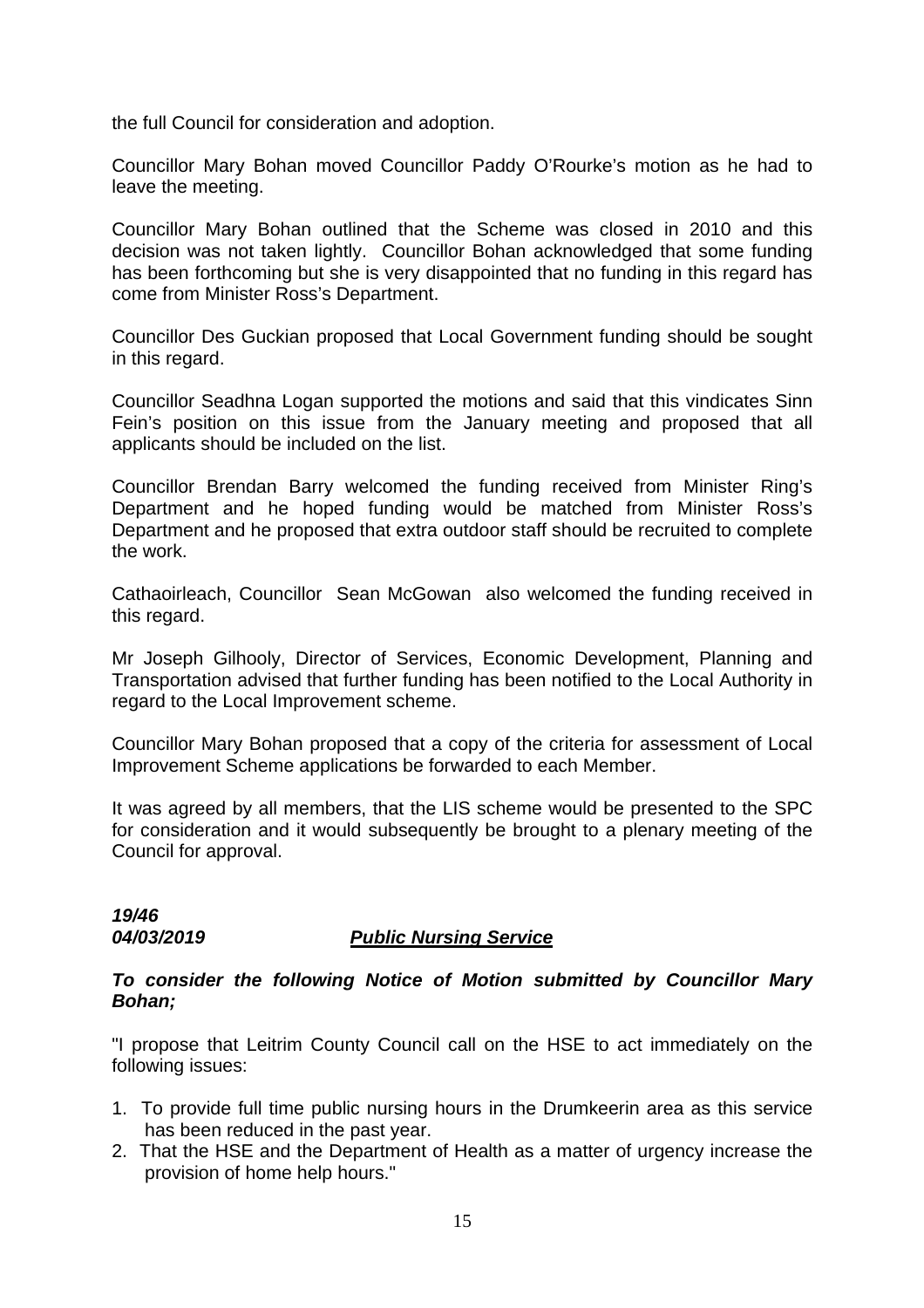Councillor Mary Bohan gave the background to her motion and paid tribute to the Public Health Nurse in the Drumkeerin area. Councillor Mary Bohan pointed out that urgent legislation should be introduced that will allow Home Care Support as a statutory right.

All Members supported this motion.

# **Proposed by Councillor Mary Bohan seconded by Councillor Enda Stenson AND UNANIMOUSLY RESOLVED:**

"That Leitrim County Council call on the HSE to act immediately on the following issues:

- 1. To provide full time public nursing hours in the Drumkeerin area as this service has been reduced in the past year.
- 2. That the HSE and the Department of Health as a matter of urgency increase the provision of home help hours."

# *19/47 04/03/2019 VRT Exemption*

Cathaoirleach, Councillor Sean McGowan proposed that Motion No 19 in his name and Motion No 26 in the name of Councillor Caroline Mulvey would be taken concurrently as they all relate to the economic pressures facing rural publicans. This was agreed by the Members.

# *To consider the following Notice of Motion submitted by Councillor Sean McGowan;*

"I seek the support of Members in calling on the relevant Ministers in Government to address the unique economic pressures facing rural publicans.

I am proposing changes such as a VAT rebate or VRT exemption on a Publicans Vehicle where it is been used or part used in connection with their business. I am also concerned that appropriate motor insurance be available, as most policies are for Social & Domestic use & Publicans could find themselves without valid insurance if that vehicle is used in connection with their business. These measures would provide some support to rural publicans in areas where there is an absence of public transport and taxi providers and recognise the unique socially inclusive role played by pubs in rural communities."

# *To consider the following Notice of Motion submitted by Councillor Caroline Mulvey;*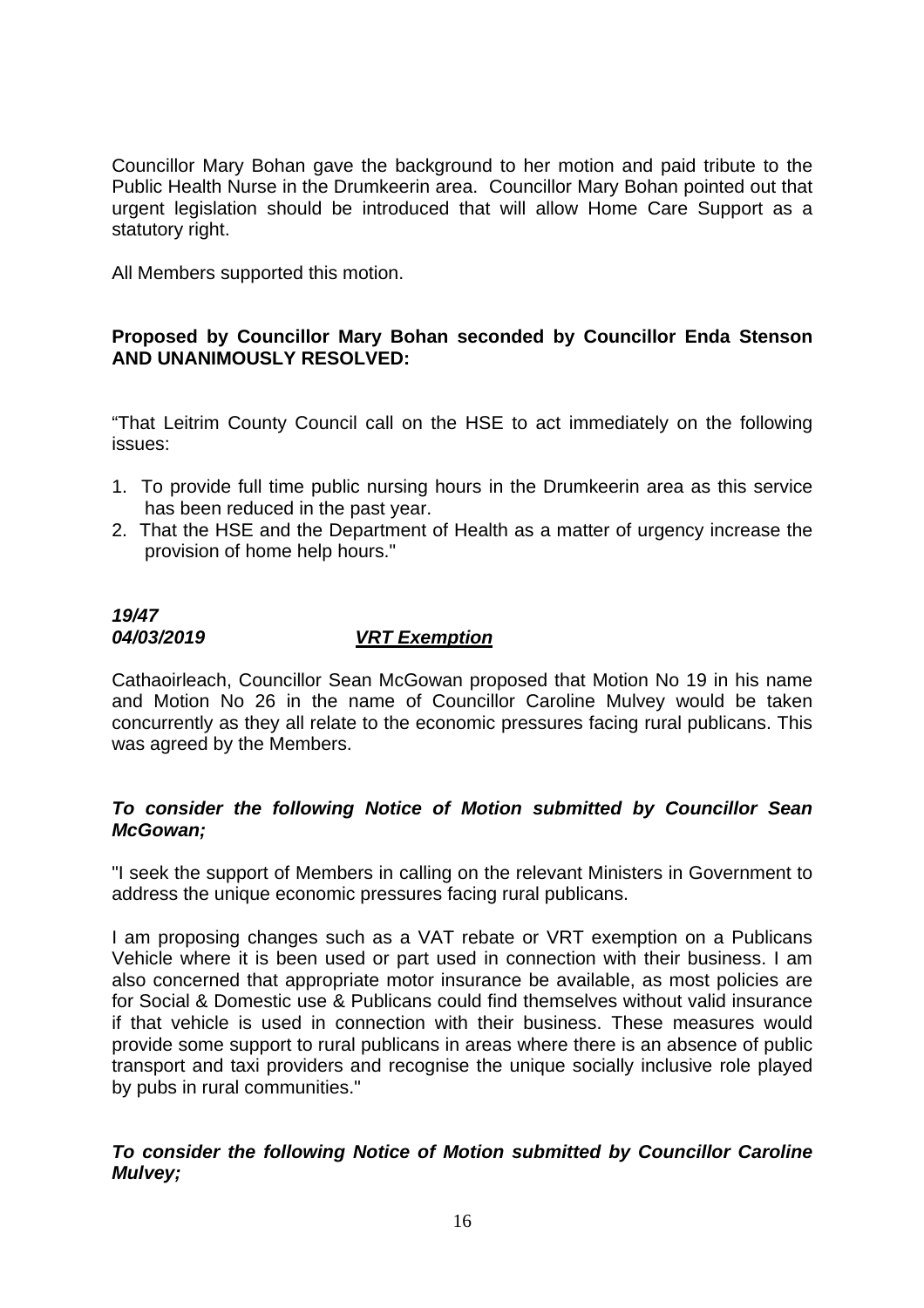"As recent legislation regarding drink driving laws is having a profound affect on rural areas, I propose we as a Council ask that the rural link expand their services to night time services for the local rural pubs and restaurants."

Councillor Sean McGowan gave the background to this motion and said that no member is supporting "Drink Driving".

Councillor Caroline Mulvey proposed that rural link services be expanded to service local rural pubs and restaurants.

Councillor Des Guckian outlined that he had contacted the Rural Link in this regard and had been advised that the Rural Link Services are currently being reviewed.

# **Proposed by Councillor Sean McGowan seconded by Councillor Caroline Mulvey AND UNANIMOUSLY RESOLVED:**

"That Leitrim County Council call on the relevant Ministers in Government to address the unique economic pressures facing rural publicans.

Proposing changes such as a VAT rebate or VRT exemption on a Publicans Vehicle where it is been used or part used in connection with their business. I am also concerned that appropriate motor insurance be available, as most policies are for Social & Domestic use & Publicans could find themselves without valid insurance if that vehicle is used in connection with their business. These measures would provide some support to rural publicans in areas where there is an absence of public transport and taxi providers and recognise the unique socially inclusive role played by pubs in rural communities."

"As recent legislation regarding drink driving laws is having a profound affect on rural areas, that Leitrim County Council ask that the rural link expand their services to night time services for the local rural pubs and restaurants."

### *19/48 04/03/2019 Geo Park*

# *To consider the following Notice of Motion submitted by Councillor Sean McDermott;*

"I will ask if Leitrim County Council will investigate the possibility of our county been part of The Geo Park which covers counties Cavan and Fermanagh."

# *Report by Director of Services for Economic Development, Planning, Environment and Transportation.*

"The Geo Park referred to is an UNESCO accredited Global GeoPark. What is therefore being suggested is the extension of this Global GeoPark, which is a significant project in its own right and had been previously considered when the Border Uplands Project was being developed.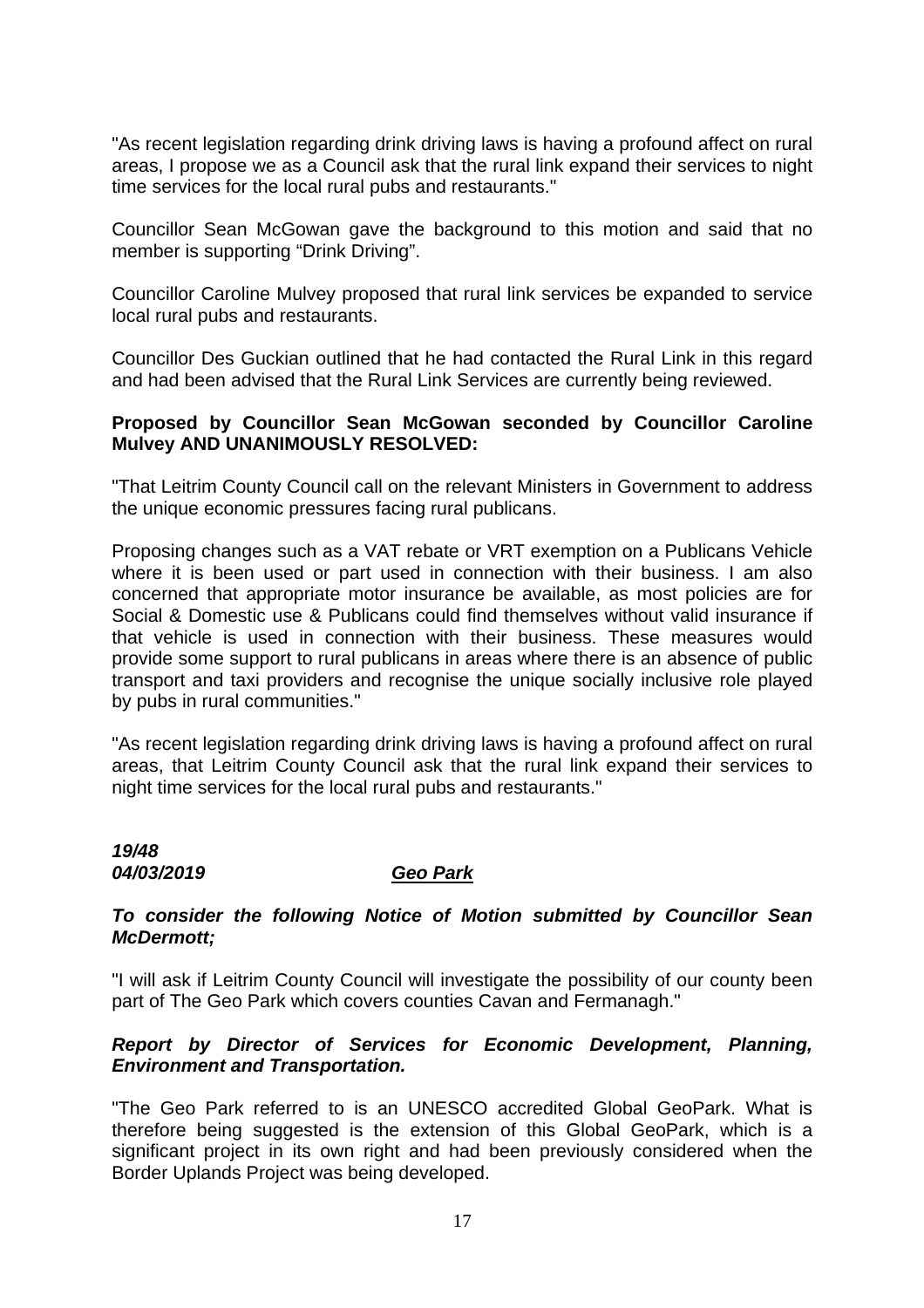In the first instance the concept would have to be done in collaboration and with the co-operation and support of the partner councils mentioned. Secondly a detailed scoping, research and justification process would have to be undertaken in order to determine the identification and likely potential success of any proposed extension and thirdly the resources and costs associated with this stage and the subsequent application, which would be extensive, would have to be put in place.

The operation and management of this additional element of the Global GeoPark is also resource intensive and subject to periodic renewal processes. The GeoPark referred to consists of significant sights of geological interest such as the Cavan Burren and the Marble Arch Caves and it is in the context of such sites that the return on investment associated with the extension of the GeoPark and the subsequent management and operation costs would have to be judged.

While the initial reaction would be that the feasibility of such an initiative would be questionable, and in all likelihood will not be secured."

Councillor Sean McDermott gave the background to his motion and noted Cllr Justin Warncok had raised a similar motion previously.

Mr Joseph Gilhooly advised Members that the costs associated with such an application would be extensive and the return on investment associated with the extension of the Geo Park, management and operation costs would have to be considered in detail.

Councillor Des Guckian queried if there has been a geological survey carried out on this area recently.

Mr Gilhooly advised that he is not aware of such a survey being untaken recently.

# *19/49*

# *04/03/2019 WRAP Fund*

# *To consider the following Notice of Motion submitted by Councillor Felim Gurn;*

"The WRAP fund was established to promote the film industry to the North west region for film production. The counties of Galway, Mayo, Sligo and Donegal are part of this fund. This enables film production to create viable jobs in the making of films and TV shows like the Game of Thrones. It has worked for Northern Ireland and would promote Leitrim to a worldwide audience of the fantastic rural landscape that we have. Has Leitrim County Council recently joined this fund or do they intend to contribute to it?"

# *Report by Director of Services, Housing and Community, Corporate Services, Cultural and Emergency Services*

"Leitrim County Council was approached in 2017 to be part of the WRAP project and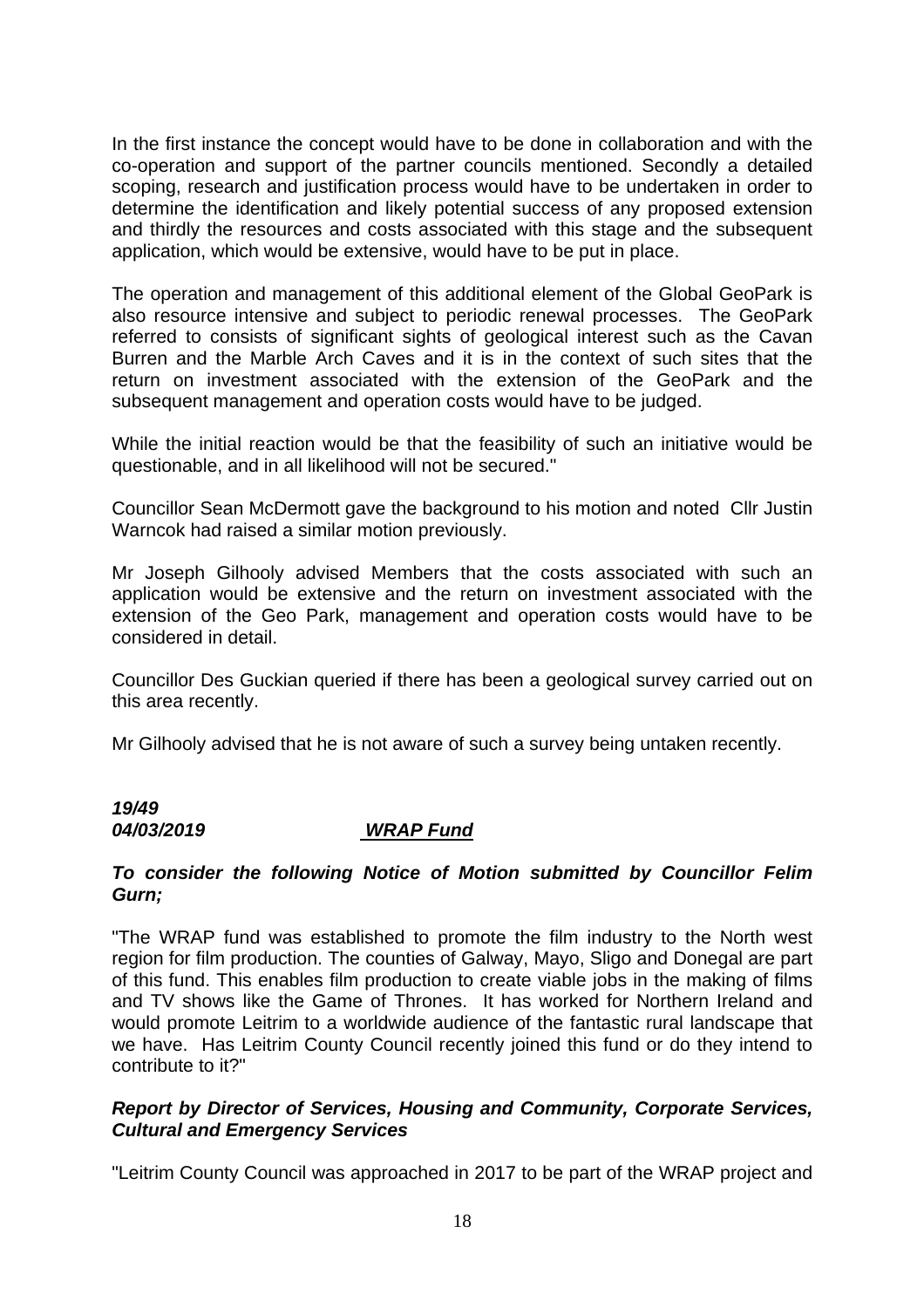a funding commitment of €60,000 over 3 years was required. It was not obvious to Leitrim County Council what benefit would accrue to the county given the significant portion of the Arts budget that would be required to fund this commitment, and we did not engage in the process.

Given the limitations on resources and the scale of costs involved in filming, we have in recent years focused what financial investment we have into filmmakers that live here and with regard to inward investment we have worked to develop a reputation in the film industry as a local authority that is open, helpful and easy to work with. Examples of this include testing of water for the Winterlake project, which is currently being filmed in Leitrim and Sligo, and the provision of fire and environmental services for the filming of Jimmy's Hall.

Efforts to support the film making industry in the county will continue within the available resources in the Arts budget."

Councillor Felim Gurn proposed that Leitrim County Council participate in the WRAP Fund.

Councillor Sinead Guckian supported the motion and said it is an industry that Leitrim County Council need to tap into.

Councillor Des Guckian and Councillor Justin Warnock supported the motion.

Ms Mary Quinn, Director of Services, Housing and Community, Corporate Services, Culture and Emergency Services advised Members that Leitrim County Council was approached in 2017 to join the WRAP Programme at which time a decision was taken not to participate in the context of financial constraints at the time and other priorities in the arts budget were focused on.

Ms Quinn advised that the matter can be reviewed post the current 3 year project.

Councillor Padraig Fallon stated that this programme should be viewed as an investment.

# *19/50 04/03/2019 Agriculture and Rural Development*

## *To consider the following Notice of Motion submitted by Councillor Justin Warnock;*

"I will ask the Elected Members to call on the Executive of Leitrim County to create a Director and an SPC with the specific responsibility for Agriculture and Rural Development."

# *Report by Chief Executive*

"The Senior Management Team in Leitrim County Council consists of a Chief Executive and 3 Officers at Director of Service Level. At this time this is considered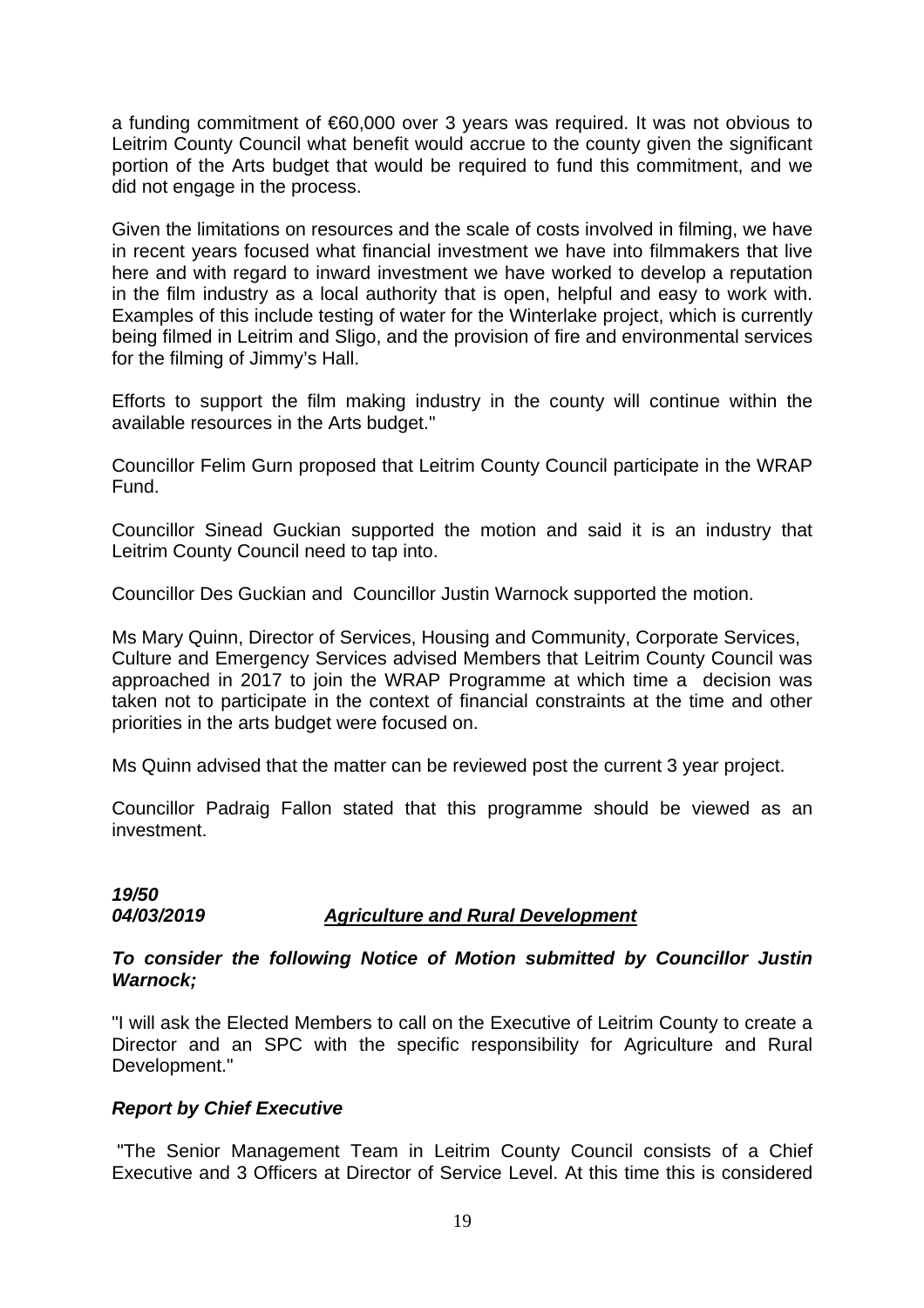appropriate for this County. It is considered that this represents an effective and cost efficient structure to serve the needs of this Council and this County. Rural Development is of paramount importance to Leitrim County Council and currently we are very heavily focussed in this regard. Similarly, Agriculture is very important to this County. Both Agriculture and Rural Development constitute economic development activity, which is one of our primary focuses as a Council, so in essence we are satisfied that we are adequately resourced and focussed to delivery the necessary outcomes in both areas."

Councillor Justin Warnock expressed his disappointment with the reply received. He noted that Agriculture is worth over €60.6 million to the economy and he paid tribute to the great young people of County Leitrim and he insisted that approaches need to change in order to keep young people on the farm.

Councillor Gerry Dolan and Councillor Sinead Guckian supported the motion.

Mr Lar Power, Chief Executive outlined that he supports agriculture and advised Members that they have to be practicable in this regard.

Councillor Sinead Guckian queried if an SPC could be tasked with looking after agriculture.

Mr Lar Power advised that he will look at the terms of reference of the new SPC's when the new Council is formed.

*19/51 04/03/2019 Rates Rebate Scheme for 2018*

# *To consider the following Notice of Motion submitted by Councillor Finola Armstrong-McGuire;*

"I ask how many enquiries have been followed through with rentals under the Rates Rebate Scheme for 2018 in County Leitrim."

# *Report by Director of Services for Economic Development, Planning, Environment and Transportation.*

"2 enquiries were received in second half of 2018 despite promotion of the scheme. A further round of promotion will be initiated."

Councillor Finola Armstrong McGuire expressed her disappointment in relation to the uptake of the scheme. Cllr Armstrong McGuire appealed to have Summer time schemes in all towns and Villages, Tourism Offices in all towns and villages, Craft Exhibitions in all towns and villages, working studios in all towns and villages. Councillor Armstrong McGuire proposed that a meeting be held in this regard.

Mr Joseph Gilhooly advised that his department is working closely with the town teams in Mohill, Manorhamilton, Carrick-on-Shannon and Ballinamore.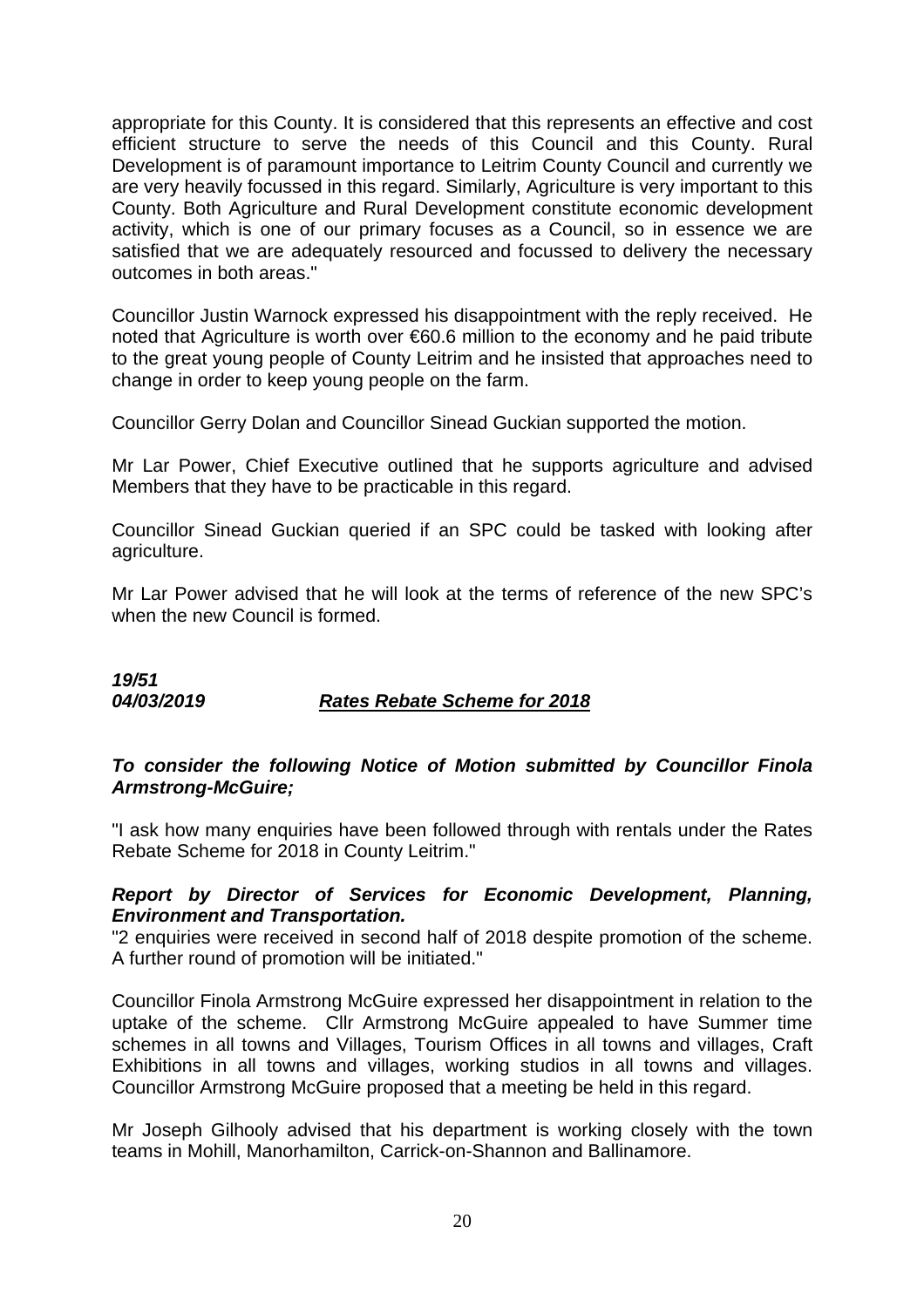# *19/52 04/03/2019 Forestry Policy*

# *To consider the following Notice of Motion submitted by Councillor Gerry Dolan;*

"I ask that Leitrim County Council recognise the campaign to change Forestry Policy which is to protect the communities of County Leitrim and to call on Minister Andrew Doyle TD to impose a moratorium on Afforestation."

Councillor Gerry Dolan noted that an assessment was being carried out with regard to Forestry Policy. He proposed that a moratorium on all plantations in Leitrim be put in place in order to try and protect the people.

Councillor Justin Warnock supported the motion and expressed his disappointment with the continuation of planting while a study is being carried out.

All Members supported the motion.

# **Proposed by Councillor Gerry Dolan seconded by Councillor Justin Warnock AND UNANIMOUSLY RESOLVED:**

"That Leitrim County Council recognise the campaign to change Forestry Policy which is to protect the communities of County Leitrim and to call on Minister Andrew Doyle TD to impose a moratorium on Afforestation."

# *19/53 04/03/2019 Healthcare and Reform of the HSE*

# *To consider the following Notice of Motion submitted by Councillor Brendan Barry;*

"I call on Leitrim County council to support a motion of no confidence in Minister for Health Simon Harris to manage or reform healthcare in Ireland. We demand accountability, respect and proper pay and conditions for frontline staff, value for money spent on Healthcare and reform of the HSE. Your health is your wealth. Enough is enough."

Councillor Brendan Barry gave the background to his motion and said that there is a need to get better value for money and people need to stand up for frontline staff and get better value for money spent on Healthcare and have HSE reformed.

All Members supported the Motion.

# **Proposed by Councillor Brendan Barry seconded by Councillor Des Guckian AND UNANIMOUSLY RESOLVED:**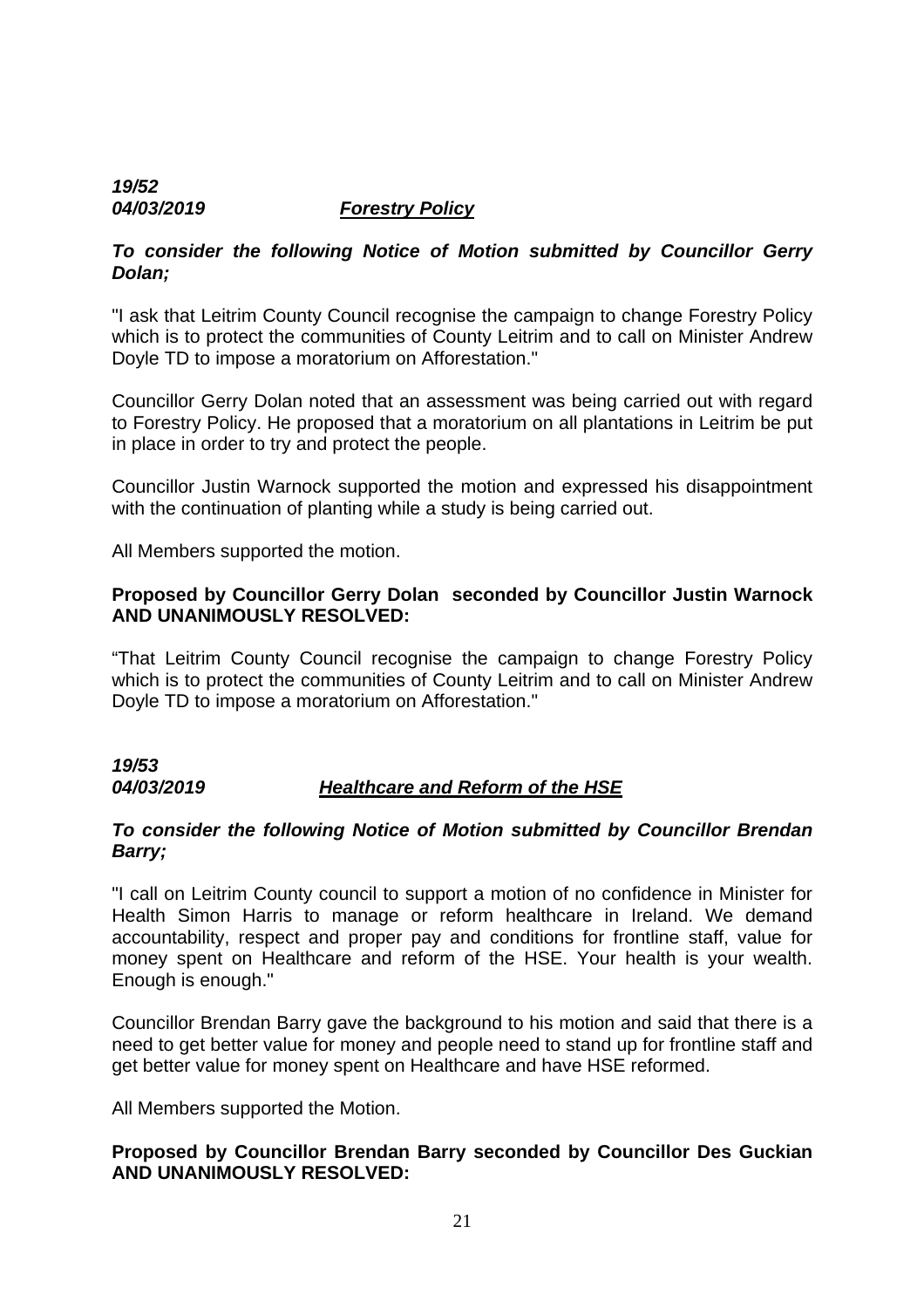"That Leitrim County Council to support a motion of no confidence in Minister for Health Simon Harris to manage or reform healthcare in Ireland. We demand accountability, respect and proper pay and conditions for frontline staff, value for money spent on Healthcare and reform of the HSE. Your health is your wealth. Enough is enough."

# *19/54*

## *04/03/2019 High vis Clothing*

# *To consider the following Notice of Motion submitted by Councillor Frank Dolan;*

"I propose that we call on the RSA and the Dept of TII to make the wearing of highvisibility clothing for both pedestrians and cyclists compulsory, and also that single file should be obligatory especially on local roads."

# **Proposed by Councillor Frank Dolan seconded by Councillor Sean McDermott AND UNANIMOUSLY RESOLVED:**

"That Leitrim County Council call on the RSA and the Dept of TII to make the wearing of high visibility clothing for both pedestrians and cyclists compulsory, and also that single file should be obligatory especially on local roads."

# *19/55 04/03/2019 Land Reclamation Scheme*

# *To consider the following Notice of Motion submitted by Councillor Caillian Ellis;*

"I propose that Leitrim County Council write to the Minister for Agriculture, Mr Michael Creed to put in place a land reclamation scheme for County Leitrim that would help farmers to increase production."

Councillor Caillian Ellis said that such a scheme would encourage people to buy land and encourage the financial institutions to release money for land reclamation.

Councillor Brendan Barry asked if the following amendment could be made to the motion to " increase grass production".

Councillor Caillian Ellis agreed to this.

# **Proposed by Councillor Caillian Ellis seconded by Councillor Enda Stenson AND UNANIMOUSLY RESOLVED:**

"That Leitrim County Council write to the Minister for Agriculture, Mr Michael Creed to put in place a land reclamation scheme for County Leitrim that would help farmers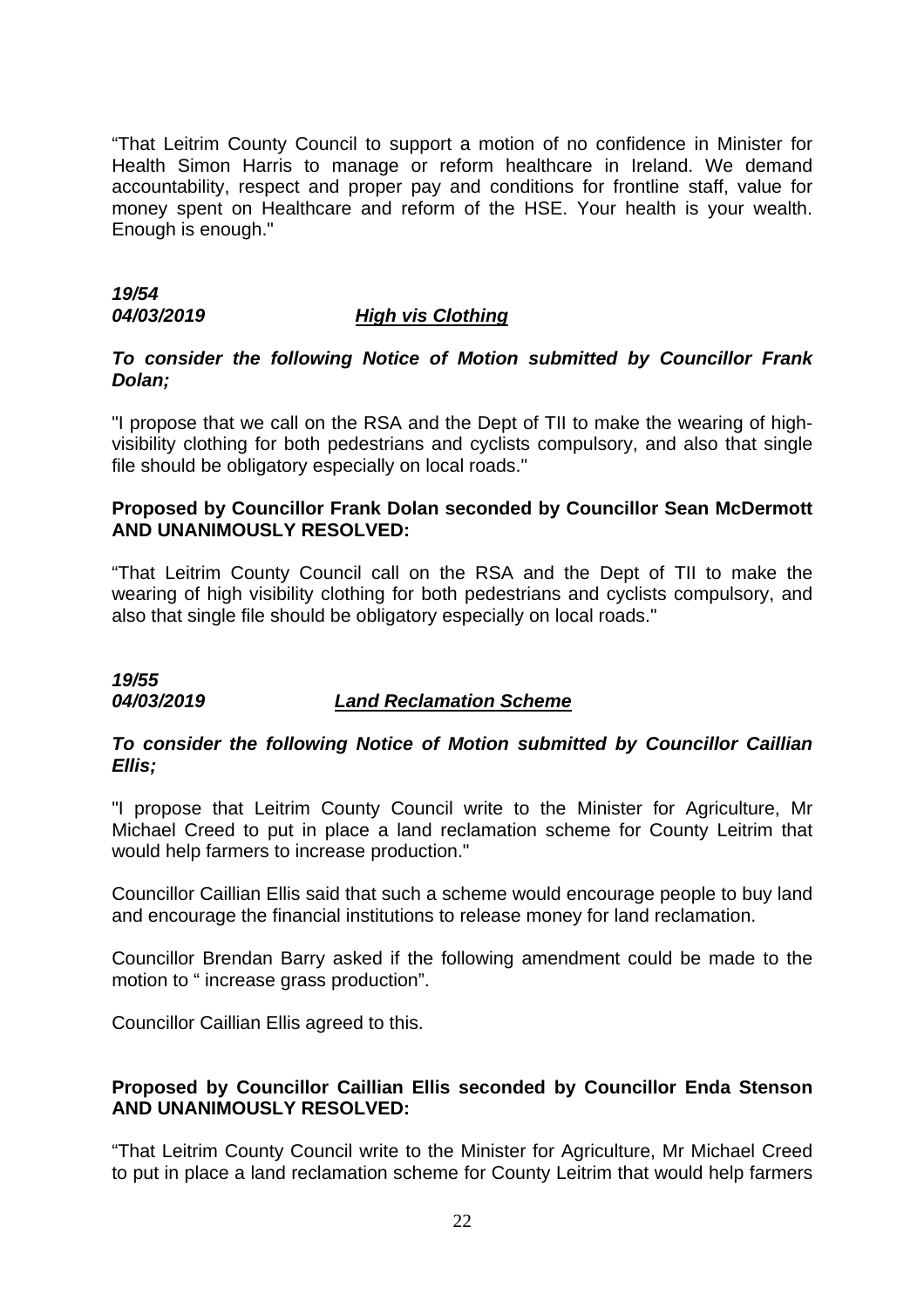to increase grass production".

# *19/56 04/03/2019 Employment in County Leitrim*

# *To consider the following Notice of Motion submitted by Councillor Enda Stenson;*

"I ask has any progress been made in attracting any major business to the former Bank of America building, all the good work that is being done, will amount for nothing if we are not able to attract further employment into the County, that would keep our young or at least some of our young people here in Leitrim."

# *Report by Director of Services for Economic Development, Planning, Environment and Transportation.*

"To date no additional investment has been identified for the former Bank of America building in Carrick-on-Shannon despite the IDA securing at least 5 visits to examine the campus in 2018. However, as has been proven the most successful provision of foreign direct employment at regional level is the expansion of current businesses. In this regard the Council welcomes the announcement on Monday last by Avancard of the creation of additional 40 jobs on top of 58 positions that they have added over the last eighteen months.

The view articulated by Avancard at the jobs announcement 'with more people seeking a better work/life balance and with many finding themselves priced out of the housing market in Dublin and the East coast, the benefits of working, living and learning in the North West is becoming ever more prevalent. The region has enjoyed a string of new high-end jobs announcements and investment over recent months and with businesses such as Avantcard prioritising the work/life balance of employees, the region offers a quality of living that our major cities are struggling to match provides a strong basis of optimism as the work of the IDA continues to secure further job announcements for the county."

Councillor Enda Stenson welcomed the announcement of jobs in AvantCard stating there is a need for further jobs in the county.

Councillor Seadhna Logan, Councillor Sean McGowan and Councillor Finola Armstrong McGuire supported the motion.

# *19/57 04/03/2019 Childcare Facilities*

# *To consider the following Notice of Motion submitted by Councillor Seadhna Logan;*

"I calling on Minister Katherine Zappone and the Department of Children and Youth Affairs to expand on the limiting terms of her capital grants scheme for child care facilities, as it is very off putting to new entrants. The upper grant limit is too low to be of much benefit to projects seeking to seriously develop or grow their existing